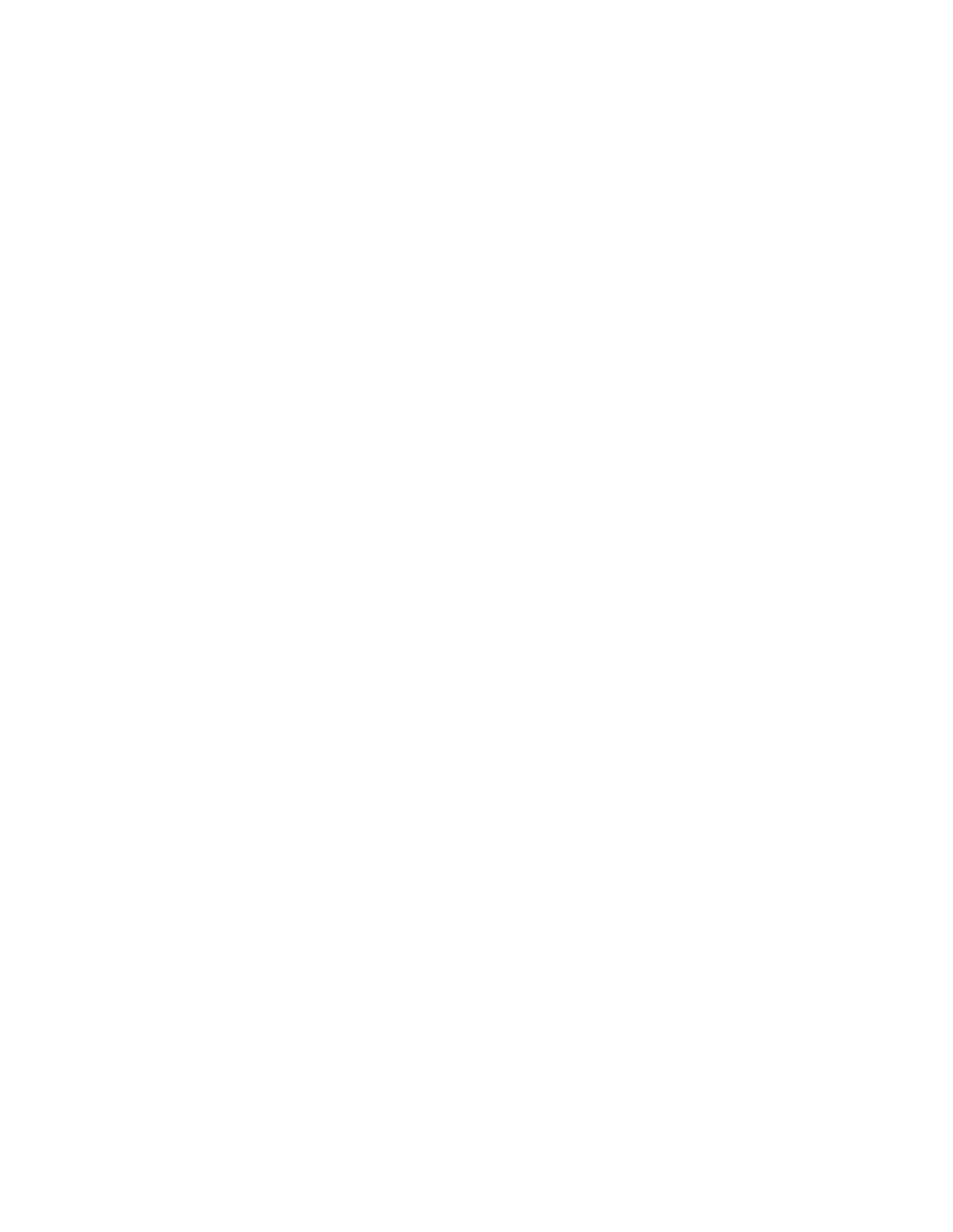## **Introduction**

## <span id="page-2-0"></span>*Introduction*

We welcome you as a new owner of a Fireplace Xtrordinair wood fireplace. In purchasing a Fireplace Xtrordinair you have joined the growing ranks of concerned individuals whose selection of an energy system reflects both a concern for the environment and aesthetics. The Fireplace Xtrordinair is one of the finest home heaters the world over. This manual will explain the installation, operation, and maintenance of this fireplace. Please familiarize yourself with the Owner's Manual before operating your heater and save the manual for future reference. Included are helpful hints and suggestions which will make the operation and maintenance of your new fireplace an easier and more enjoyable experience. We offer our continual support and guidance to help you achieve the maximum benefit and enjoyment from your heater.

## *Important Information*

| No other Fireplace Xtrordinair wood fireplace has the<br>same serial number as yours. The serial number is<br>behind the left side door just inside the firebox. | <b>Mail your Warranty Card Today,</b><br>and Save Your Bill of Sale.                                   |
|------------------------------------------------------------------------------------------------------------------------------------------------------------------|--------------------------------------------------------------------------------------------------------|
| This serial number will be needed in case you require<br>service of any type.                                                                                    | To receive full warranty coverage,<br>you will need to show evidence of                                |
| Model:                                                                                                                                                           | the date you purchased your<br>heater. Do not mail your Bill of Sale                                   |
| <b>Serial Number:</b>                                                                                                                                            | to us.                                                                                                 |
| Purchase Date:                                                                                                                                                   | We suggest that you attach your Bill<br>of Sale to this page so that you will                          |
| <b>Purchased From:</b>                                                                                                                                           | have all the information you need in<br>one place should the need for<br>service or information occur. |
|                                                                                                                                                                  |                                                                                                        |



We suggest that our woodburning hearth products be installed and serviced by professionals who are certified in the U.S. by the National Fireplace Institute® (NFI) as NFI Woodburning Specialists or who are certified in Canada by Wood Energy Technical

Training (WETT).

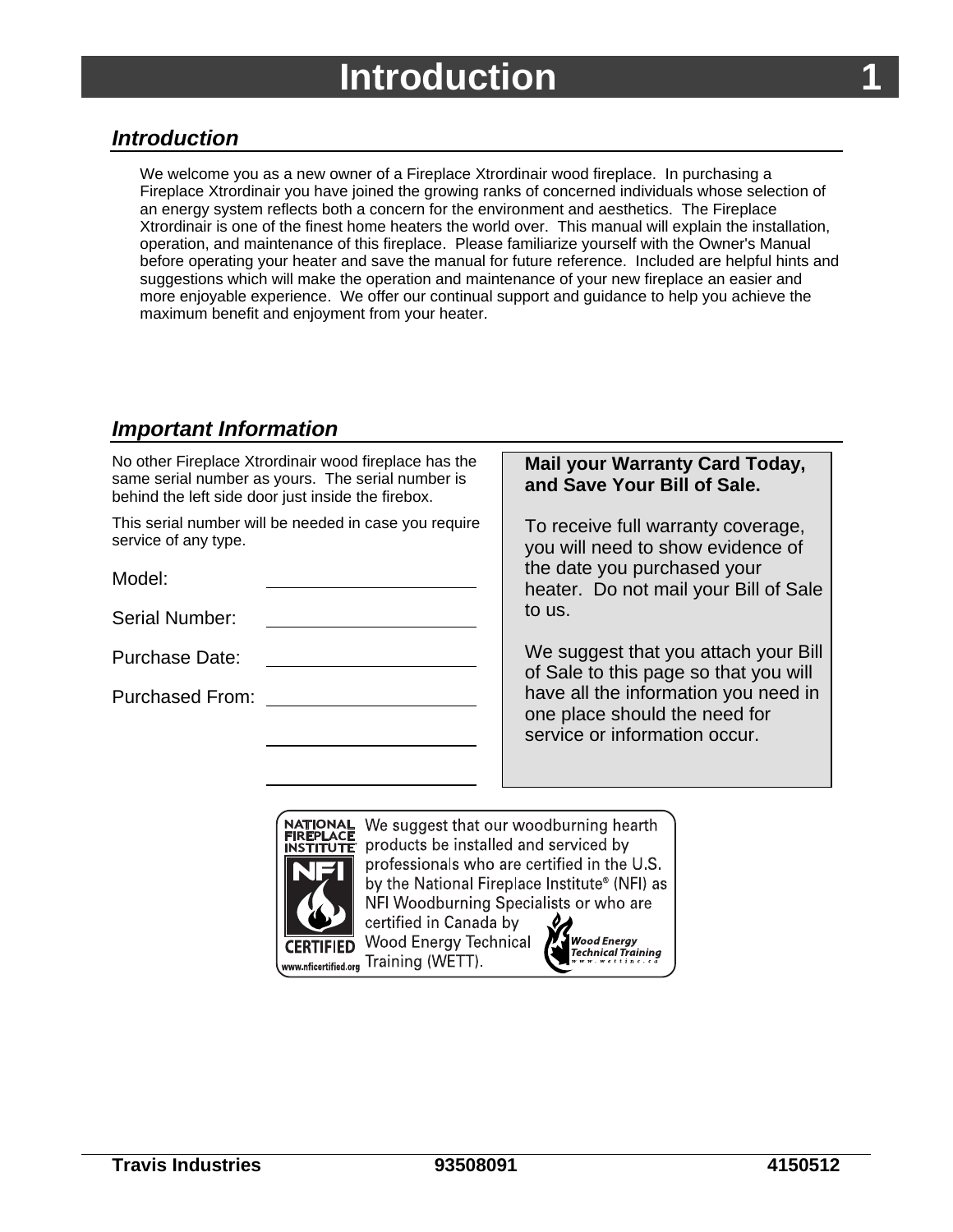## **2 Safety Precautions**



• This fireplace must be installed by a qualified installer. Installation instructions are shipped inside the fireplace and must be strictly adhered to.



• Contact your local building officials to obtain a permit and information on installation restrictions or inspection requirements in your area. Notify your insurance company of this fireplace.



This fireplace is designed and listed for cord wood only. Burning of any other material will void the warranty and listing and may create a fire hazard.



• Do not store gasoline or other flammables near the fireplace. Do not use gasoline or other flammable liquids to start or invigorate a fire.



• The door(s) must be closed and latched during operation. Open the door(s) only when reloading the fireplace or conducting maintenance. This prevents smoke, embers from entering the room.



• Do not touch the hot surfaces of the fireplace. Educate all children of the danger of a hightemperature fireplace. Young children should be supervised when they are in the same room as the fireplace.



• Ashes must be disposed of in a metal container with a tight fitting lid. Place the container on a non-combustible surface until the ashes have fully cooled before final disposal.



• Keep all furniture or other combustible items at least 36" away from the front of the fireplace (this includes drapes or doors that may swing within 36" of the front of fireplace).



If you smell smoke, see the section "Smoke Smell in Home" on page 13 of this manual for a remedy.



- Do not place clothing or other flammable items on or near the fireplace.
- Never block free airflow through the vents.

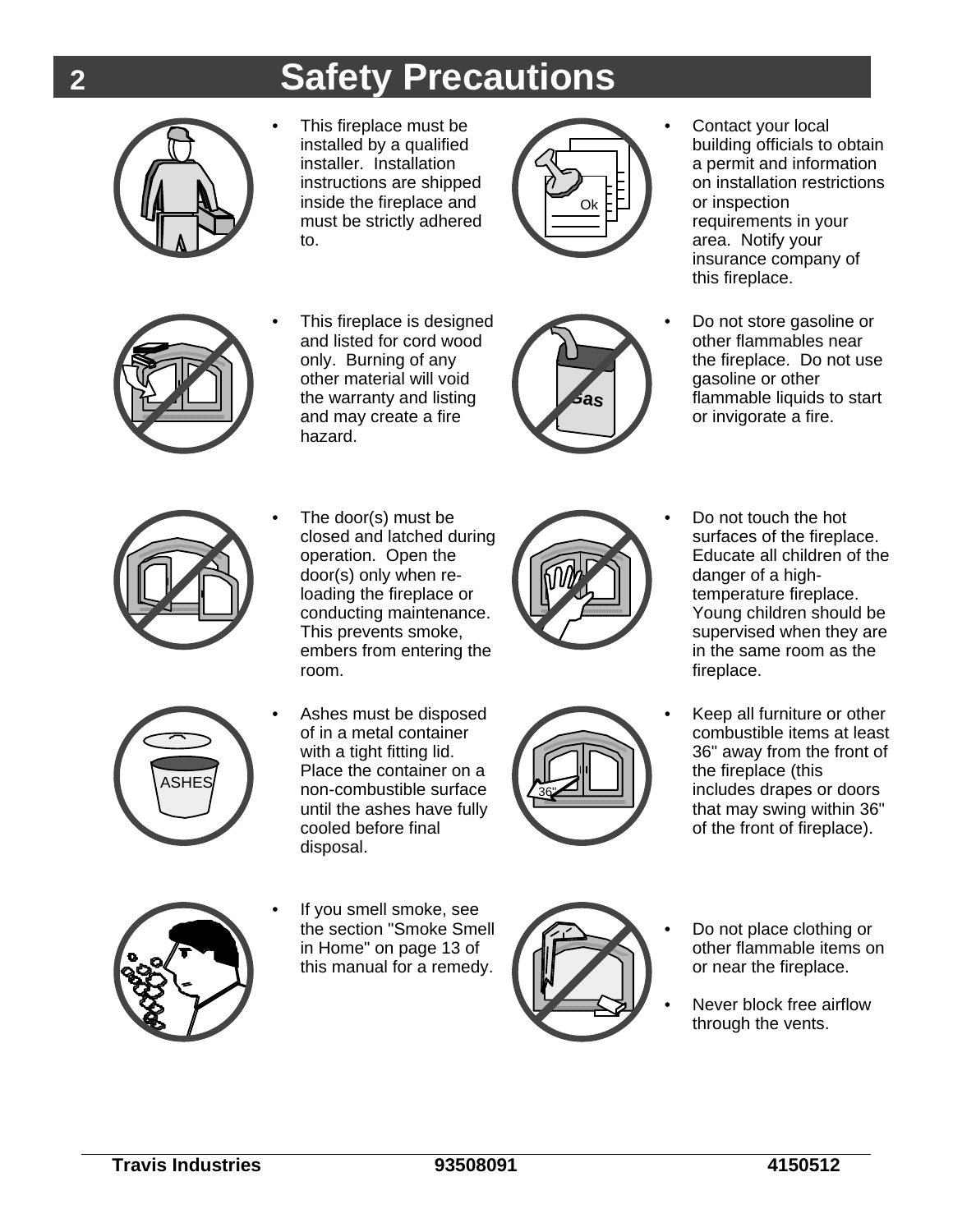## **Safety Precautions**



Do not repair, alter, or replace any part of the fireplace and chimney unless instructions are give in this manual. All other work must be done by a qualified service person.



Allow the fireplace to cool before carrying out any maintenance or cleaning.



The chimney must be inspected twice a year for creosote build-up or chimney damage. Creosote build-up must be removed and damage fixed prior to using the fireplace.



Do not throw this manual away. This manual has important operating and maintenance instructions that you will need at a later time. Always follow the instructions in this manual.



This fireplace was designed to burn solid wood fuel only (cord wood). Never use treated wood, wax logs, coal, garbage, or other materials. These materials will void the safety listing and may damage the combustor.



This wood heater has a manufacturer-set minimum low burn rate that must not be altered. It is against federal regulations to alter this setting or otherwise operate this wood heater in a manner inconsistent with operating instructions in this manual.



**Travis Industries, Inc. grants no warranty, implied or stated, for the installation or maintenance of your fireplace, and assumes no responsibility of any consequential damage(s).**

**Smoke and CO Detectors**: Make sure your home has a working smoke detector, especially near any bedrooms. We recommend having a smoke and/or CO detector in the same room as the wood heater for additional safety.

**Proposition 65 Warning**: Fuels used in gas, woodburning or oil fired appliances, and the products of combustion of such fuels, contain chemicals known to the State of California to cause cancer, birth defects and other reproductive harm. California Health & Safety Code Sec. 25249.6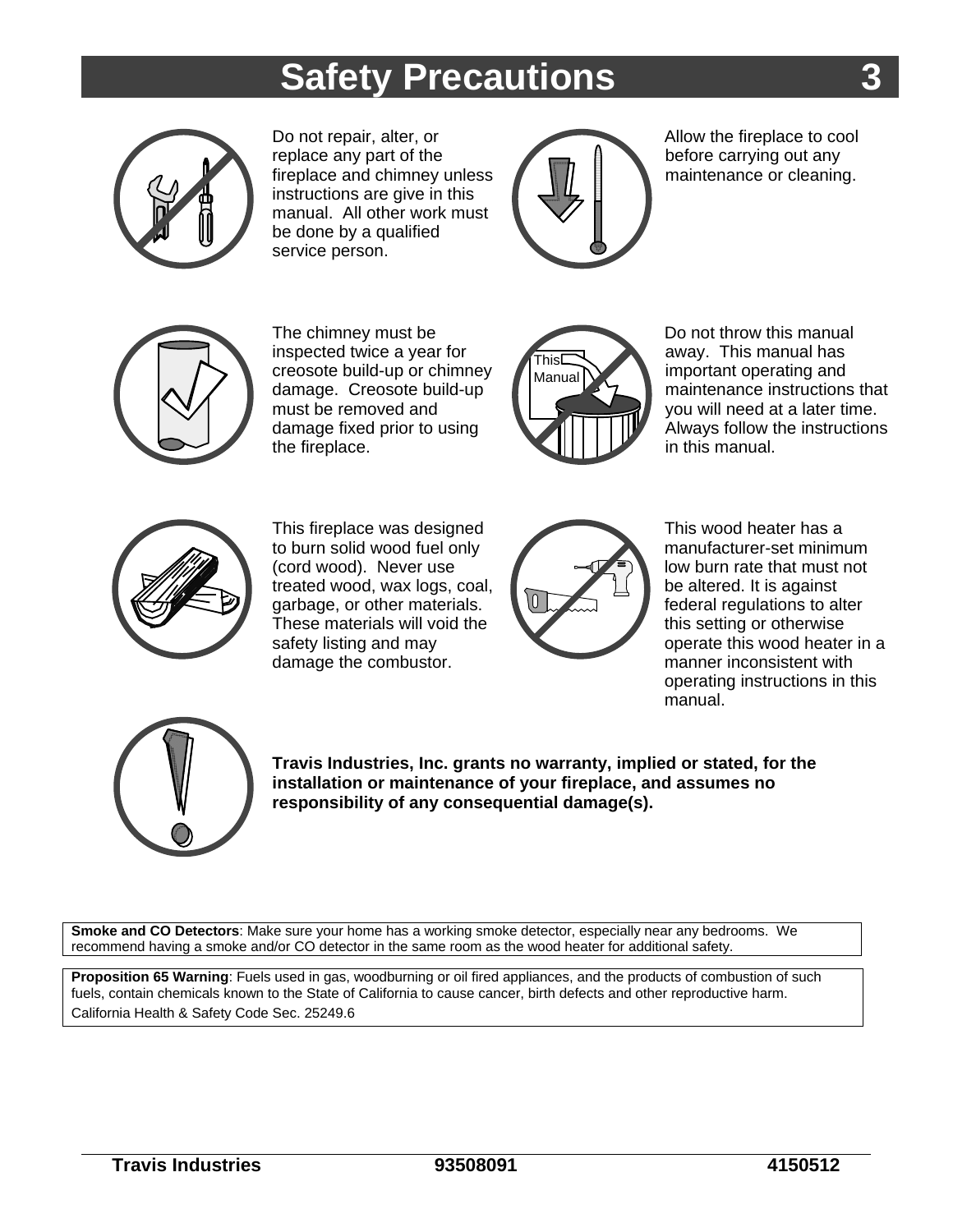## **Table of Contents**

| One-way freight allowance on pre-authorized repair done at factory is covered21 |  |
|---------------------------------------------------------------------------------|--|
|                                                                                 |  |
|                                                                                 |  |
|                                                                                 |  |
|                                                                                 |  |
|                                                                                 |  |
|                                                                                 |  |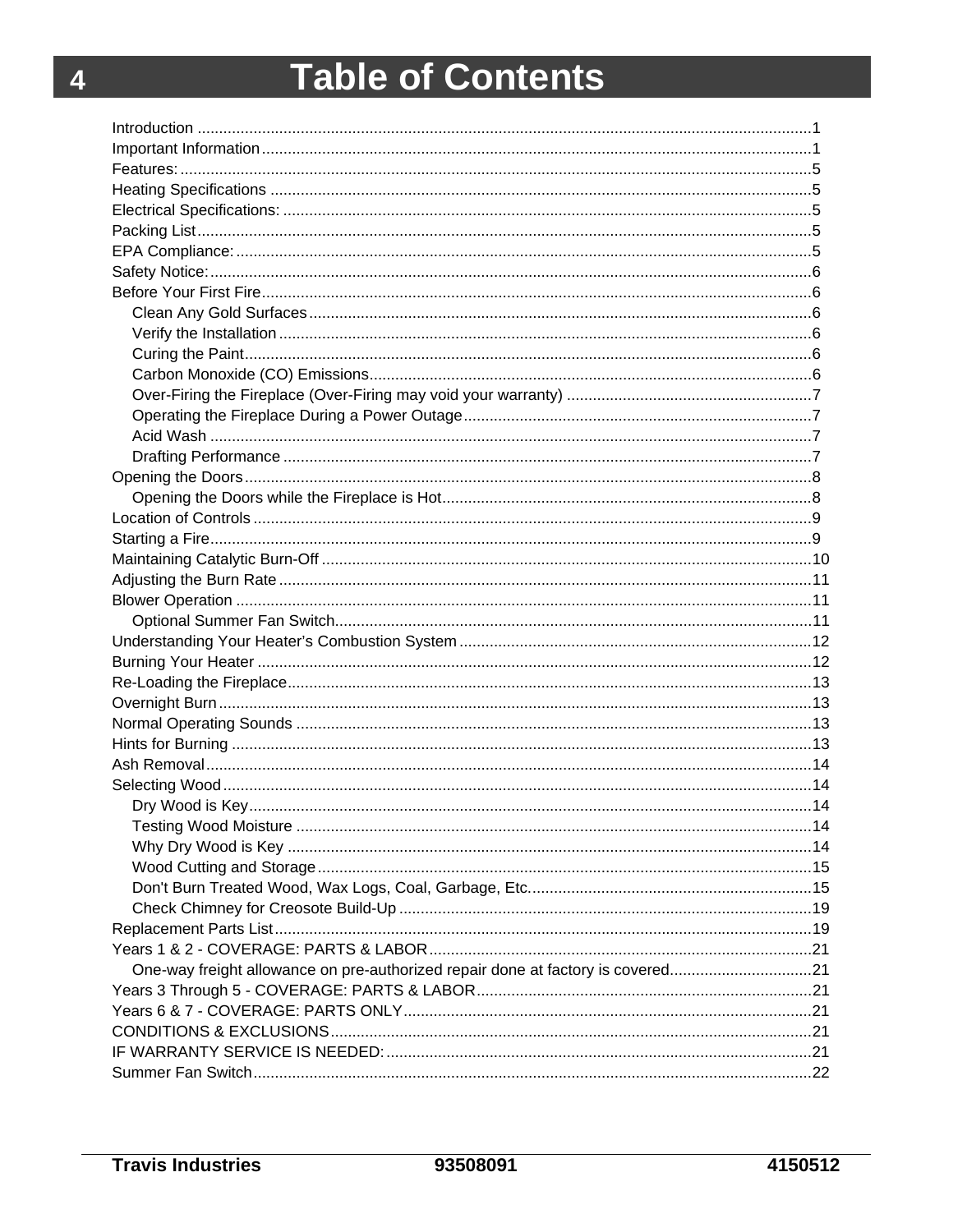### <span id="page-6-0"></span>*Features:*

- Maximum Log Length of 24"
- Large firebox capacity 3.7 cu. ft.
- Long burn time up to 10 Hours
- Large glass doors for maximum visibility
- Firebrick lining for firebox protection
- 388 CFM blower for convection heat and outside combustion air
- Thermostat for automatic control of the blower

### *Heating Specifications*

| <b>Approximate Heating Capacity</b>                                                                        | up to 2,500 Square Feet |  |
|------------------------------------------------------------------------------------------------------------|-------------------------|--|
| Will vary with the home's floor plan, insulation, and outside temperature.)<br><b>Maximum Burning Time</b> | Up to 10 Hours          |  |
| BTU Output per Hour (Cord Wood Method)                                                                     | 10,300 to 66,000        |  |

This model was not tested for Efficiency however it is assigned a default efficiency of 72% by the EPA under previous subpart AAA. Efficiency of this wood heater will be affected by the operational burn rate and the moisture content of the wood used as fuel. Properly seasoned dry wood is critical to maximize the efficiency of this heater.

The location of your wood heater in your home will decide how affectively the heat produced will spread throughout your house. Attention to the home design with consideration of natural convection and air circulation should be taken into account when choosing the placement of your heater within the home.

## *Electrical Specifications:*

The blower on "HIGH" draws 1.1 Amps on 120 Volts A.C. (approximately 130 watts).

## *Packing List*

#### **Shipped with the Fireplace:**

- Installation Manual
- Grate
- Baffle
- Blower Assembly
- Ember Strip
- Log Retainer
- Elex Duct w/ start collar 3' Length, 6" Dia (For Blower) **Shipped with the Door(s):**
- Two 10' Flex Ducts, 6" Diameter (For Cooling Vents)
- Two Vent Hoods (For Cooling Vents)
- Two Vent Hood Storm Collars (For Cooling Vents)
- Catalytic Temperature Reader (w. installation inst.)

#### **Shipped with the Faceplate:**

- Faceplate (two switch plate screws are attached)
- Switch Plate (includes blower rheostat)
- Faceplate Screws

- Owner's Manual
- Installation Hardware Pack
- Pair of Gloves
- Efficiency and Registration Cards
- Touch-Up Paint

#### This heater meets the 2015 U.S. EPA's crib wood emission limits for wood heaters sold after May 15, 2015. Tested to Method 28, 5G2 this heater has been shown to deliver heat at rates ranging from 11,900 to 47,100 BTU/hr and an emission value of 2.3g/h.

*EPA Compliance:*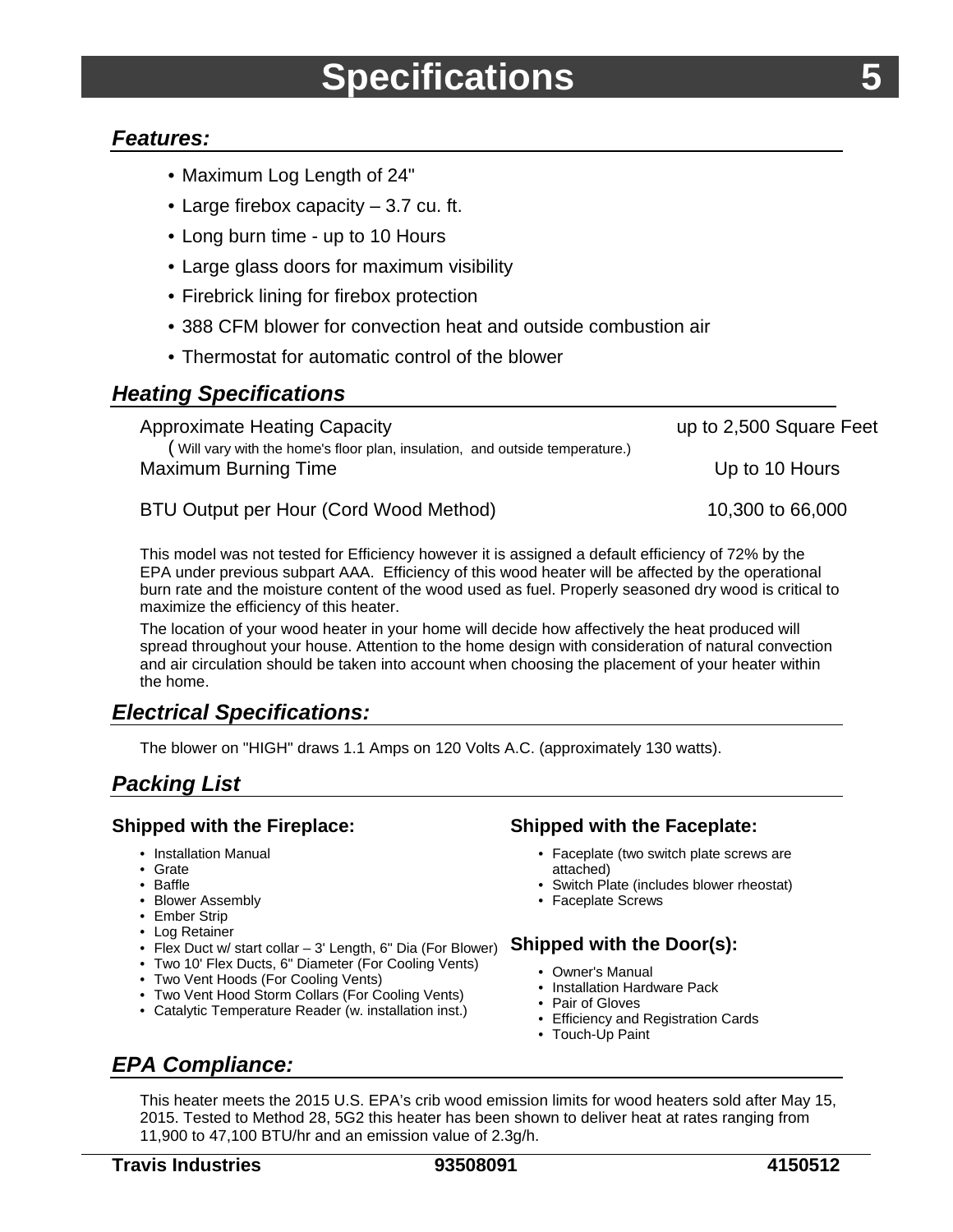## *Safety Notice:*

- **If this appliance is not properly installed, a house fire may result. For your safety, follow the installation directions. Contact local building or fire officials about restrictions and installation inspection requirements in your area.**
- **Read and follow all of the warnings on pages 2 and 3 of this manual.**

## *Before Your First Fire*

#### **Clean Any Gold Surfaces**

If you have an optional gold face, clean the surface prior to starting the fireplace. Any marks left on the gold may become etched-in by the heat of the fireplace. Use denatured alcohol and a soft cloth to clean.



### **Verify the Installation**

Before starting the fireplace, verify that the fireplace is properly installed and all of the requirements in the *36-Elite-ZC Installation Manual* have been followed.

Keep all flammables 36" away from the front of the fireplace (drapes, furniture, clothing, etc.).

Do not use a fireplace insert or other products not specified for use in this fireplace.

### **Curing the Paint**

Follow the steps below to cure the paint (first fire):

a) Open doors and windows in the room to ventilate the heater during the curing process.

b) Vacate the room. The fumes from the initial heating process are non-toxic but may be unpleasant.

c) Slowly bring the heater to a medium burn (400°F/204°C) for 45 minutes. Then increase the burn temperature to a hot burn (600°F/315°C) for an additional 45 minutes. This will cure the paint.

**Door Gasket** - The door gasket can adhere to the paint on the front of the heater. To prevent this, carefully open and close the door a few times during the paint curing process.

## **Carbon Monoxide (CO) Emissions**

Smoke from wood heaters contain CO. This gas is an indication of incomplete combustion and is detrimental to the environment and to your health. The more visible the smoke, the higher the CO levels. Burning dry wood is the most significant step you can take to reduce CO emissions. It is also important to understand the combustion process so you can burn your heater efficiently. Read the manual thoroughly so that you can operate your heater in the most efficient and clean manner possible.



<span id="page-7-0"></span>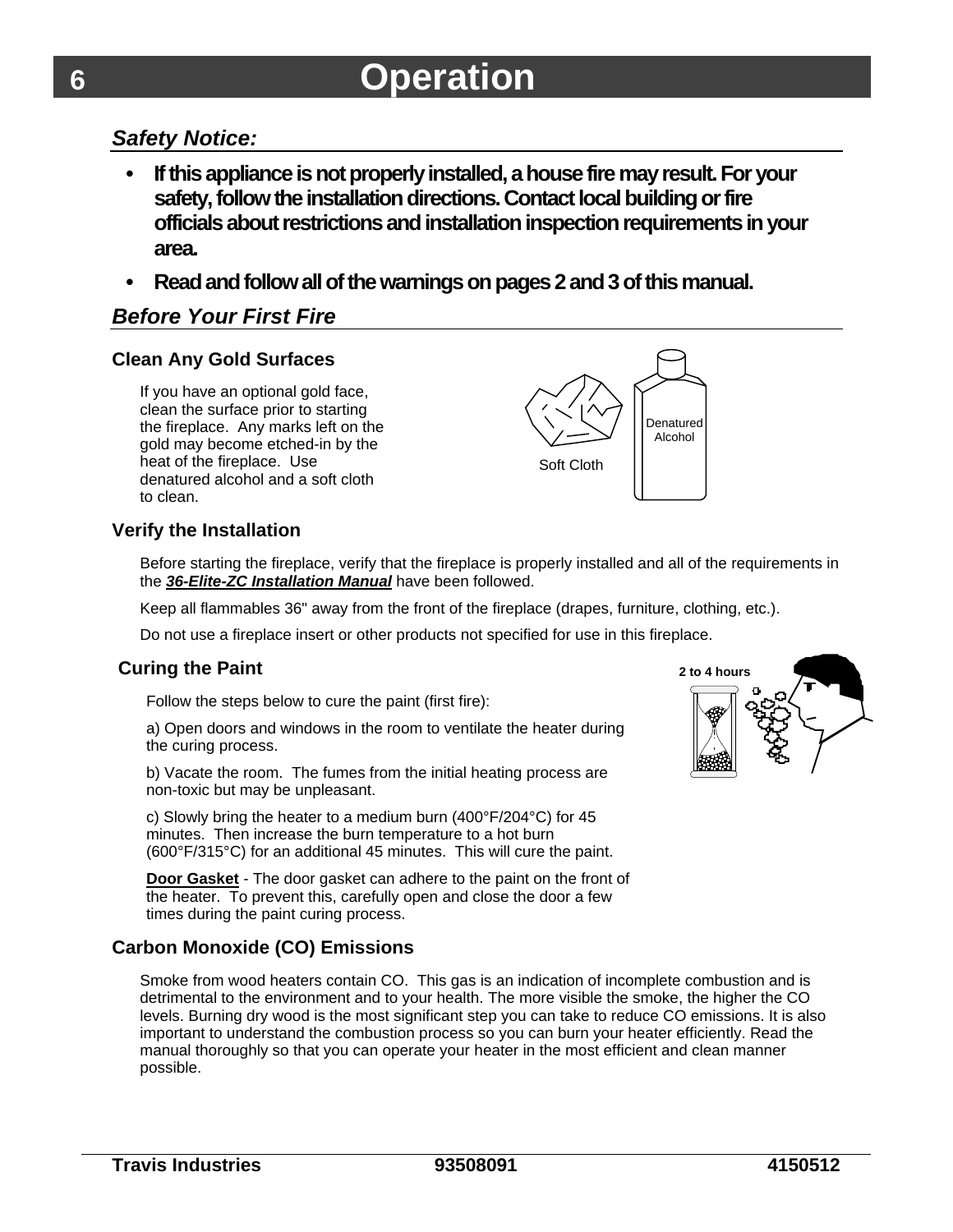### <span id="page-8-0"></span>**Over-Firing the Fireplace (Over-Firing may void your warranty)**

**DO NOT OVERFIRE THIS HEATER:** Attempts to achieve heat output rates that exceed heater design specifications can result in permanent damage to the heater.

This fireplace was designed to operate at a high temperature. But due to differences in vent configuration, fuel, and draft, this appliance can be operated at an excessive temperature. If the area behind the faceplate or other area starts to glow red, you are over-firing the fireplace (this may damage the optional gold surface, internal components, and void the warranty). Do not burn excessively large fires for a long time. Shut the air control down and allow the fireplace to cool if you detect over-firing.

#### **Operating the Fireplace During a Power Outage**

This fireplace includes a blower to dissipate heat from the firebox. During power outages build small to medium-sized fires to prevent the fireplace from over-firing (especially if you have a gold face).

#### **Acid Wash**

Some installations utilize a masonry facing or hearth. This masonry is often cleaned with muriatic acid. This acid may damage gold finish once the fireplace reaches temperature. Verify with your mason that all masonry is fully neutralized using ammonia water or other alkaline.

#### **Drafting Performance**

Draft is the force which moves air from the appliance up through the chimney. The amount of draft in your chimney depends on the length of the chimney, local geography, nearby obstructions and other factors. Too much draft may cause excessive temperatures in the appliance and may damage the heater. Inadequate draft may cause backpuffing into the room and `plugging' of the chimney. Inadequate draft will cause the appliance to leak smoke into the room through appliance and chimney connector joints. An uncontrollable burn or excessive temperature indicates excessive draft.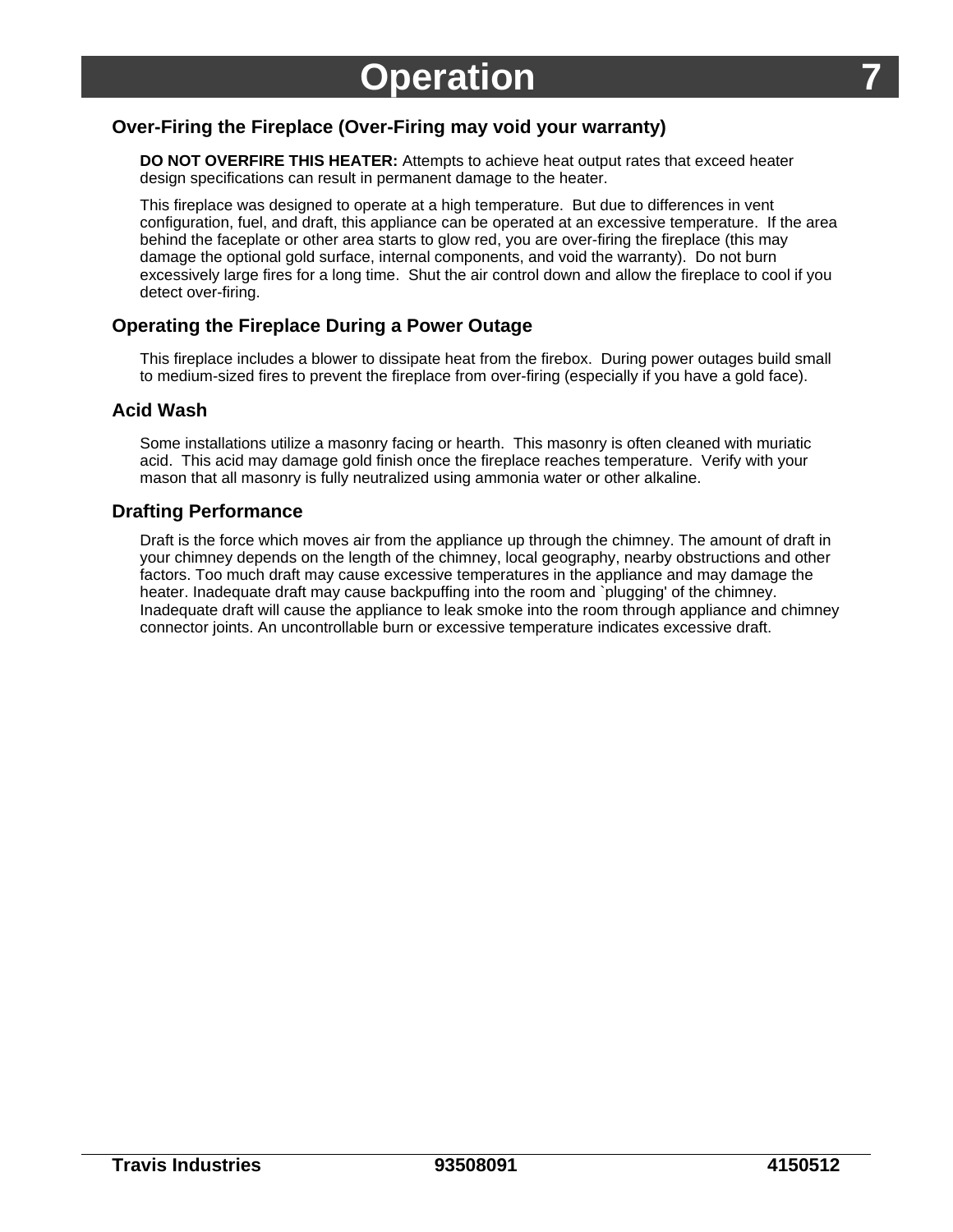## <span id="page-9-0"></span>*Opening the Doors*

**Single Double Door Doors** ull the By-Pas Pull the By-Pass Control all the way Control all the way **a a** out (use gloves or out (use gloves or other tool if hot). other tool if hot). This helps This helps<br>This helps<br>The prevent sm<br>the room.  $\epsilon$ prevent smoke  $\sim$ prevent smoke from spilling into from spilling into *<u>COUCH</u>* the room. the room. **Learn Complete**  $\mathbf{X}^{\mathbf{X}}$ **RACCORDO**  $\prod_{\alpha}$ **b b** Twist the handle counter-Twist the left handle counterclockwise. clockwise.  $|U|$ **XXXXXXXXXXXXXXXXXXXXXX XXXXXXXXXXXXXXXXXXXXX** Heat<br>Shield Door Latch **c** Swing the door open Shield<br>Poor Shield<br>Frame C Slowly open both<br>
doors simutaneously.  $\overrightarrow{rr}$  $\overline{\phantom{a}}$  $\mathbb{Q}_M$  $\frac{1}{2}$  $\overline{\phantom{a}}$  $\overline{\mathbf{v}}$ *KKKKKKKKKKKKKKKKK*  $\frac{1}{2}$  $\frac{1}{2}$ Door Latch **Closing the Door Closing the Door** Close both doors simutaneously. **Make sure the handle is rotated up to prevent the door latch from striking the face. This will prevent damage to the face. Make sure the door latch fits between the heat shield and door frame of the left door.**

Follow the directions below to open and close the doors.

**Warning**: When closing the doors, make sure the door latch does not strike the front of the left side door. This will damage the finish on the doors.

#### **Opening the Doors while the Fireplace is Hot**

- **Warning:** Open the by-pass prior to opening the doors. This will help prevent smoke from entering the room. Also, open the doors slowly, to allow airflow inside the firebox to stabilize.
- **Warning**: The door handles becomes hot during operation use gloves if necessary.

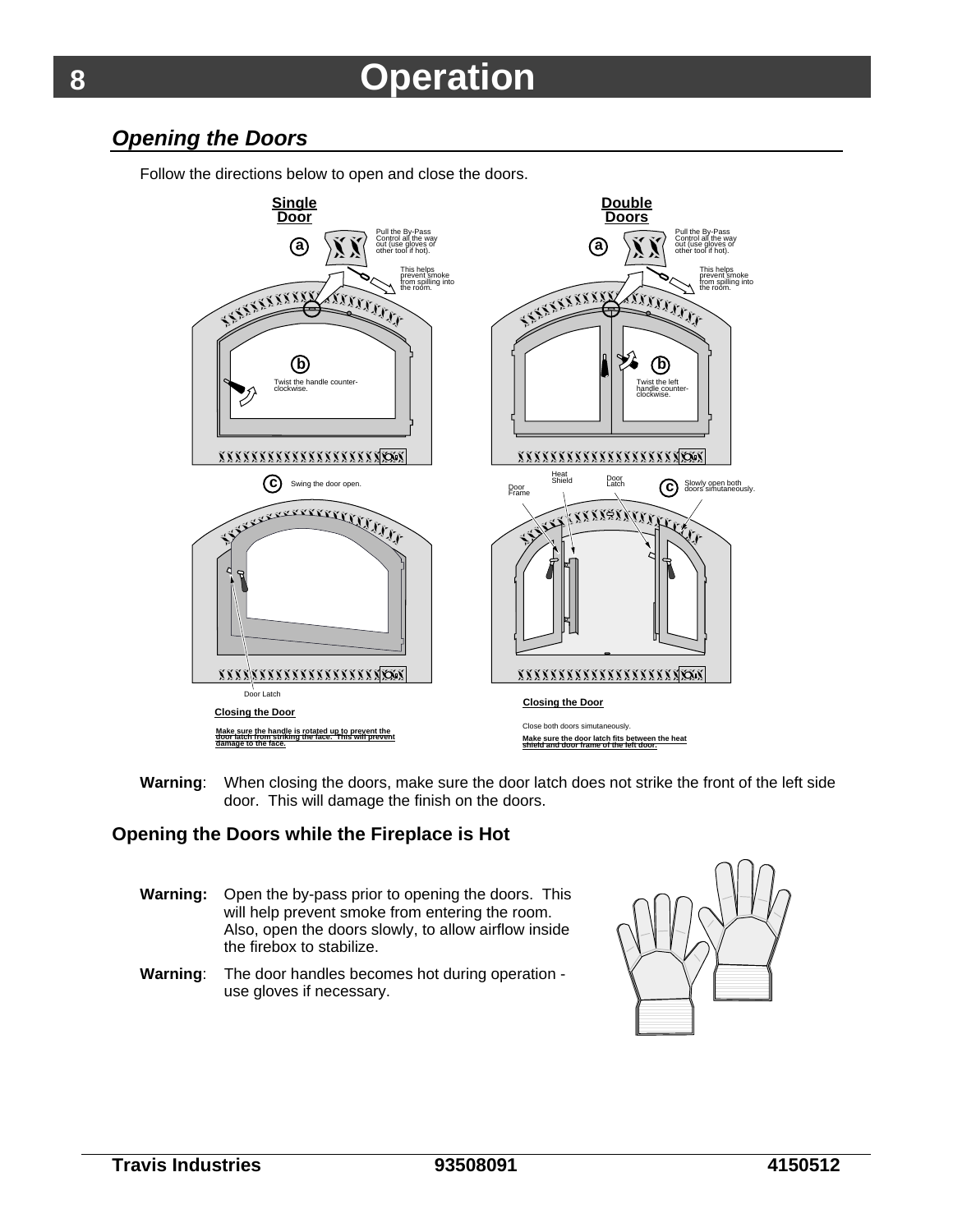<span id="page-10-0"></span>

## *Starting a Fire*

Since the dawn of time man has debated the best way to start a fire. Some use the boy-scout "teepee", some prefer the "tic-tac-toe" stack. Either way, review the hints and warnings below to ensure proper fire starting.

Make sure the by-pass is open while starting a fire (leave it open for the first 15 minutes).



Make sure the By-Pass

- Make sure the air control is on high. If additional air is needed, open the doors 1/4" during the first five minutes of start-up.
- If the smoke does not pass up the chimney, ball up one sheet of newspaper, place it in the center of the grate and light it. This should start the chimney drafting (this eliminates "cold air blockage").
- **Never** use gasoline, gasoline-type lantern fuel, kerosene, charcoal lighter fluid, or similar liquids to start or "freshen up" a fire in this fireplace. Keep all such liquids well away from the fireplace while it is in use.
- If using a firestarter, use only products specifically designed for fireplaces - follow the manufacturer's instructions carefully.
- Use plenty of kindling to ensure the fireplace reaches a proper temperature. Once the kindling is burning rapidly, place a few larger pieces of wood onto the fire.

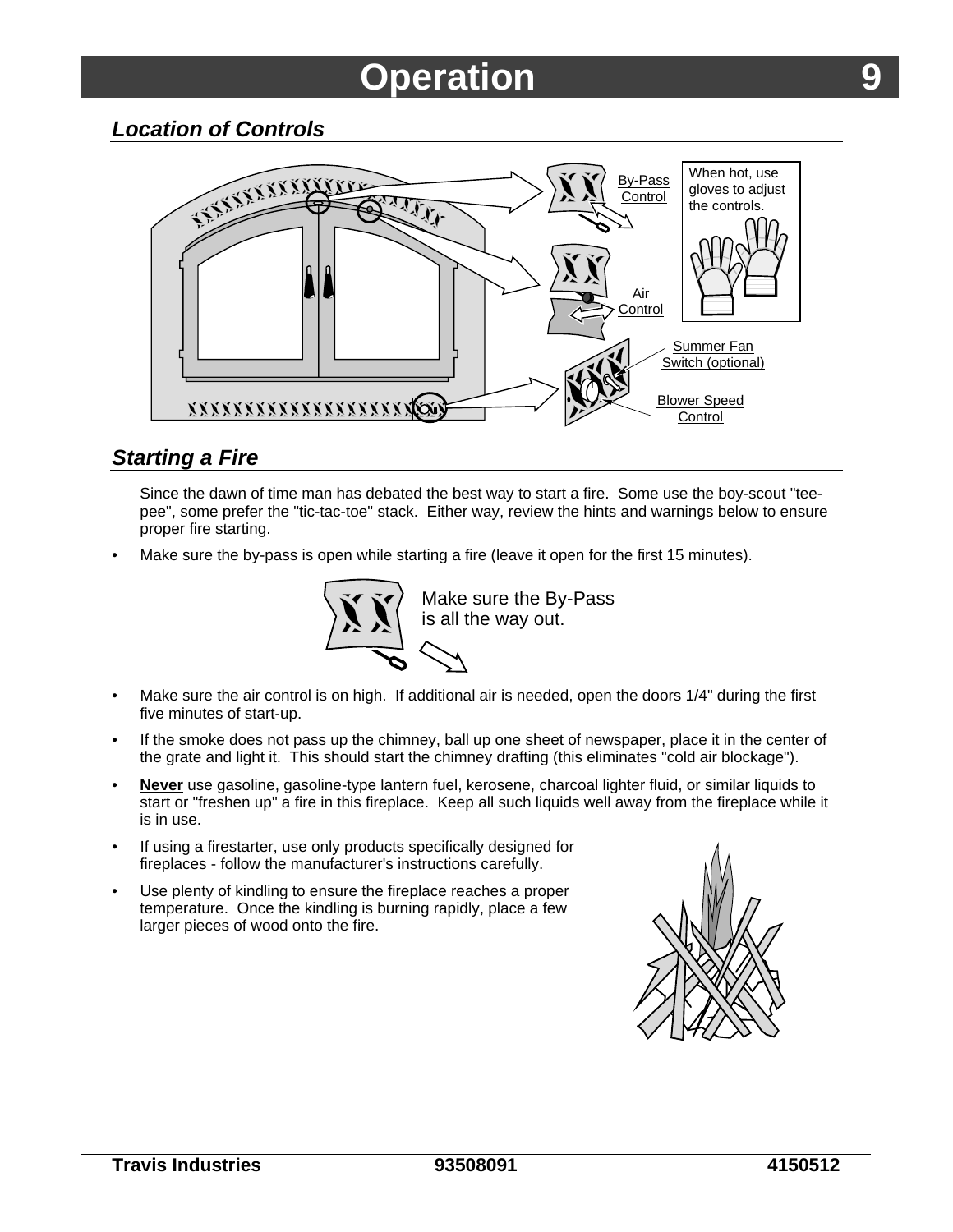## <span id="page-11-0"></span>*Maintaining Catalytic Burn-Off*

#### **Warning:**

The bypass control becomes hot during operation - use gloves or a tool to prevent burns.

This fireplace uses a catalytic combustor to increase heat transfer to the room and reduce emissions.

The catalytic combustor takes dirty smoke and turns it into extra heat and cleaner emissions.

**NOTE**: If the combustor is engaged (bypass closed) when the fireplace is still cool, it will not work, leading to dirty smoke, no extra heat, and a dirtier combustor.



#### **Follow the directions below to utilize the combustor to its fullest potential.**

- Keep the by-pass open (pulled out) until the fireplace becomes hot (approximately 15 to 30 minutes).
- Close the by-pass (push in) when the fireplace is hot.
- Keep the by-pass closed (pushed in) while the fireplace is operating, except when re-loading.



**With the by-pass closed (pushed in), the** 



#### **How to Check if your Combustor is Working**

A combustor temperature probe is included with the fireplace to monitor the combustor. After the bypass is engaged, the combustor temperature should rise, showing combustor operation. Combustor temperatures over 500° F (260° C), indicate the combustor is working and igniting unburnt fuel.

The combustor can also be viewed through the glass from below. You will notice the combustor glowing red when the combustor is working effectively.

Press this ON/HOLD button to view the temperature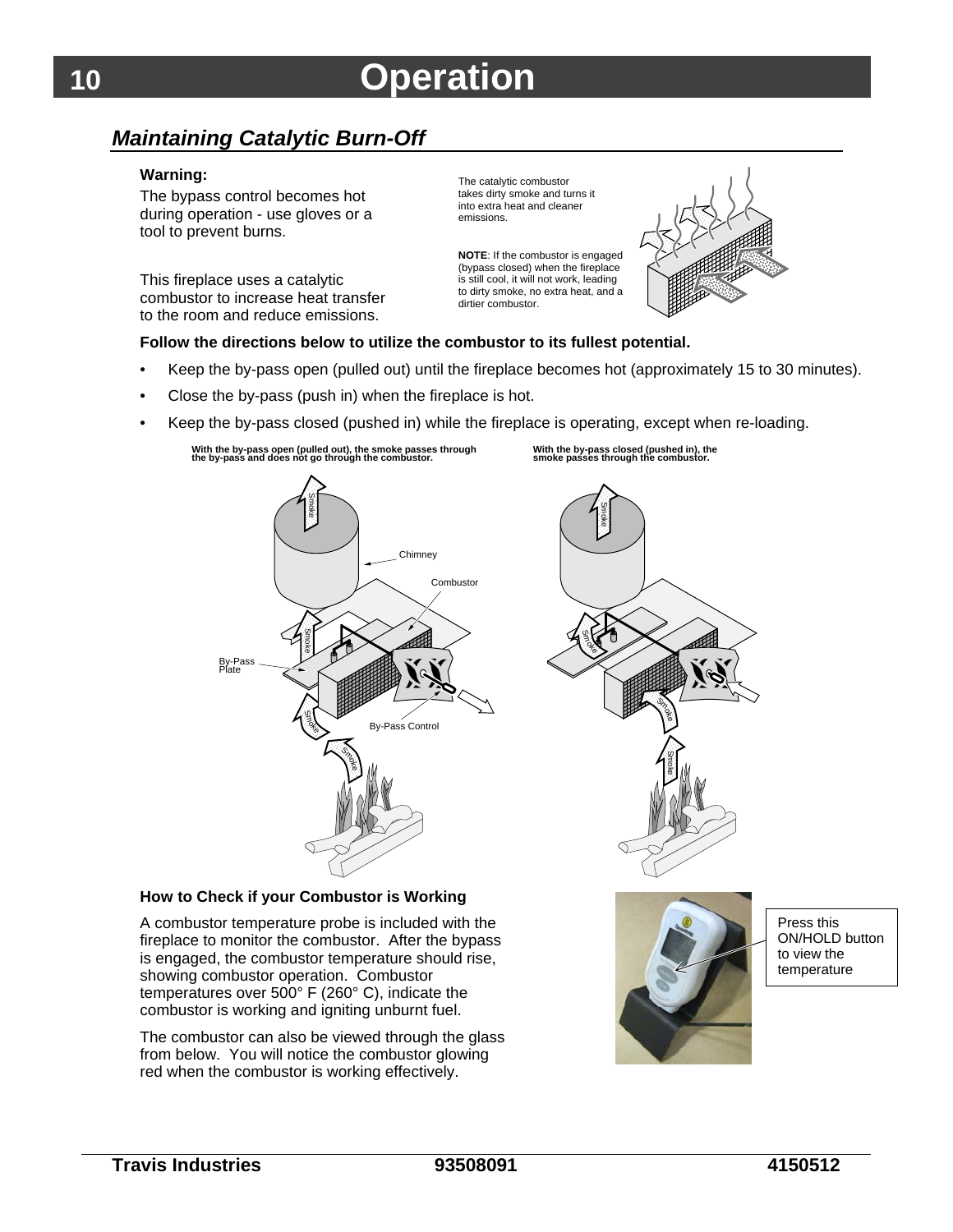## <span id="page-12-0"></span>*Adjusting the Burn Rate*

Use the air control slider to control the burn rate of the fireplace. See the illustration below for details.



- **Warning:** The air control becomes hot during operation use gloves or a tool to prevent burns.
- **Hint**: The air control may take several minutes to influence the burn rate. When making adjustments, you may wish to let the fireplace burn for 10 minutes to gauge performance.
- **Hint:** The blower may be used to affect heat output (i.e.: to reduce heat output, turn the blower down).

## *Blower Operation*

The blower will turn on once the fireplace is up to temperature. This is typically 15 to 30 minutes after starting the fire. Follow the directions below to alter the blower speed.





#### **Optional Summer Fan Switch**

The optional summer fan switch allows the blower to be turned on even if the fireplace is cool. This allows the blower to circulate air into the home during summer months.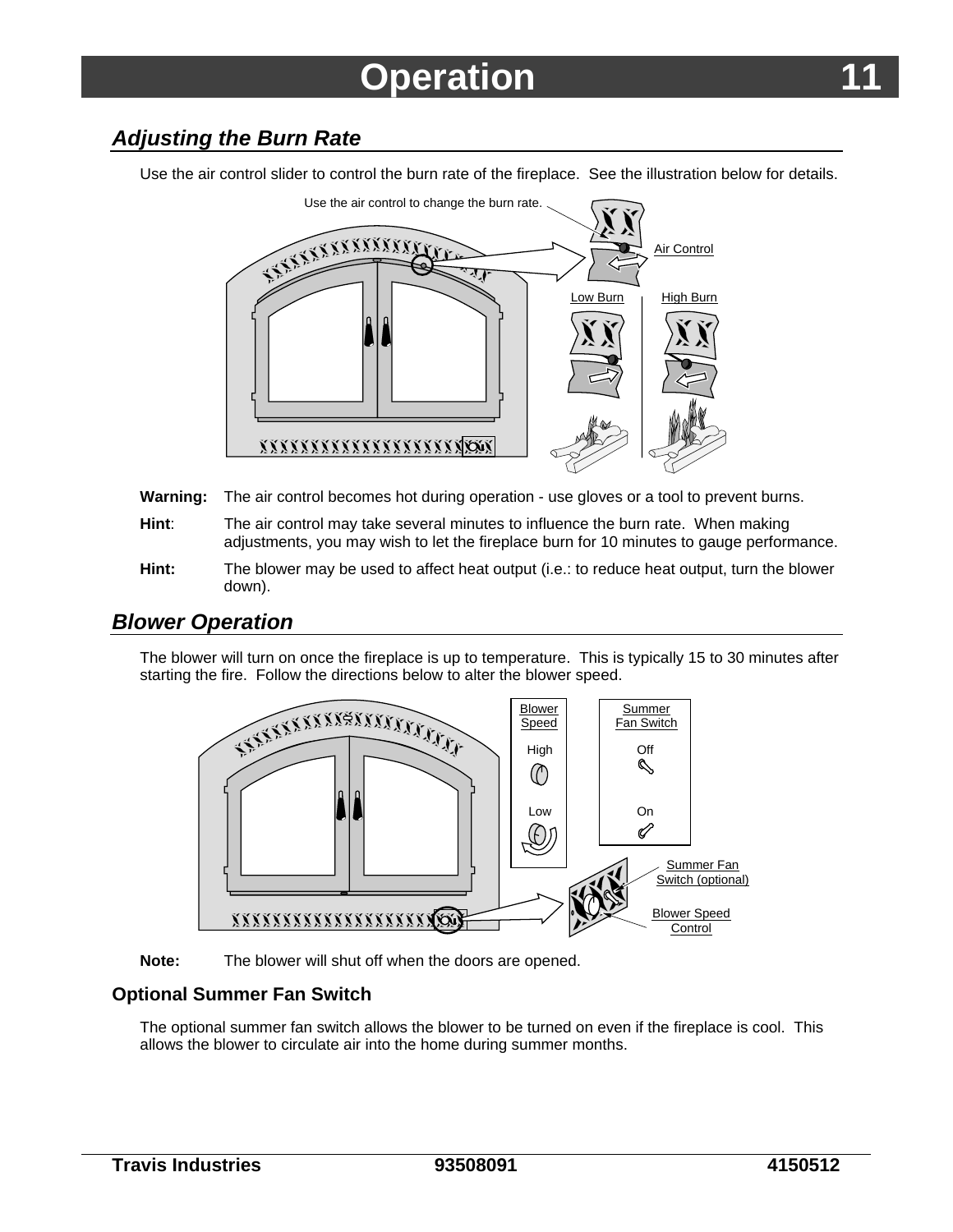## <span id="page-13-0"></span>*Understanding Your Heater's Combustion System*

This heater uses a dual combustion system detailed below:

**Primary Combustion**: This is the combustion (fire) that takes place directly on the wood. Primary combustion determines how fast the fire burns. Air for primary combustion is supplied through the air control. When you adjust the air control you control the amount of air that reaches the fire and creates primary combustion. The air control supplies air to the air wash (the air holes above the door opening – used to help clean the glass) and through the pilot orifice (center bottom of the door opening). By using the air control, and supplying air through these two openings, you control primary combustion.

**Catalytic Combustion**: This is the combustion (fire) that does not contact the wood. Catalytic combustion takes place inside the catalytic combustor and is not viewable (you may, however, see the combustor glow). It burns the visible emissions or smoke that is not consumed during primary combustion. Catalytic combustion can be monitored by using the included temperature meter. Your catalytic combustor is working when the out put temperature is above 500° F. (260°C).

#### **Items to Consider:**

- During medium and high burn rates the stove will manage combustion on its own. When the heater is set to a low burn rate more care is needed to ensure the catalytic combustion system works properly. Make sure the stove is hot and a good coal bed is established before adjusting your heater to low burn.
- Understanding the combustion system in this heater will help minimize the visible emissions this heater releases into the environment. The primary pilot orifice at the center bottom of the door opening is designed to help the secondary combustion at low burn settings. The pilot provides a small amount of air that burns up through the fuel load providing the heat and flame needed for the secondary system to ignite. The air tubes under the baffle need to remain ignited for low burns to be effective.
- As you load your heater for a low burn, take care in placing the wood. This will affect how well your catalytic system works as the wood is consumed. Do not block the pilot orifice. Stack wood so the pilot air can burn its way up between the pieces, helping your heater burn effectively throughout the low fire. This will reduce the visible emissions your heater produces and increase the amount of heat you get from the wood. If you are unsure how well your heater is burning look at the chimney cap to monitor visible emissions.

## *Burning Your Heater*

**Starting a Fire:** When starting a fire it is imperative to get the heater hot and drafting as quickly as possible. This promotes combustion and reduces emissions. There are many ways to start a fire and you will become adept as you become familiar with the way your heater burns. Before you start, make sure your burn rate setting (air control) is all the way open and the by-pass (if equipped) is open. We suggest that you use a layer of crumpled newspaper covered with a three layers of small kindling, stacked tic tac toe style with approximately  $\frac{1}{2}$ "-1"gaps between them. Continue to layer wood on top of the kindling with the same air gaps using slightly bigger pieces increasing in size as you stack upward with the final layer being 3-5" diameter pieces loaded on the top. This should fill the firebox. Light the newspaper in several places near the door opening. Shut the door but do not latch it, creating a small opening to allow air to feed the kindling fire. Never leave your heater unattended if your door is not latched shut. While the kindling burns the fire will heat and ignite the larger pieces above. Once the whole load is burning shut and latch the door leaving the burn rate on high. Depending on your heater, the chimney, and the outside environment, you may need to leave your bypass open for up to 20 minutes after lighting the fire. If the fire dies when you shut the bypass you will need to leave it open longer. The presence of a hot coalbed is critical to good combustion. We cannot overstate the importance of a hot coal bed before slowing your burn rate or re-loading your heater. We recommend that you allow the first ignition load of wood to burn through at the high burn rate. This will get your heater up to temperature and establish a coal bed.

**Reloading:** When reloading a hot heater set the burn rate on high for at least 15 min before slowing it down.

**Low Burn:** If preparing for an overnight or low burn a longer heat up period may be necessary. Reload the heater full of wood making sure there are air gaps between the wood pieces so the pilot air can burn up through the middle load keeping the secondary combustion system hot and active throughout the burn. After loading, burn the heater on high for at least 15 minutes before setting the air control to low.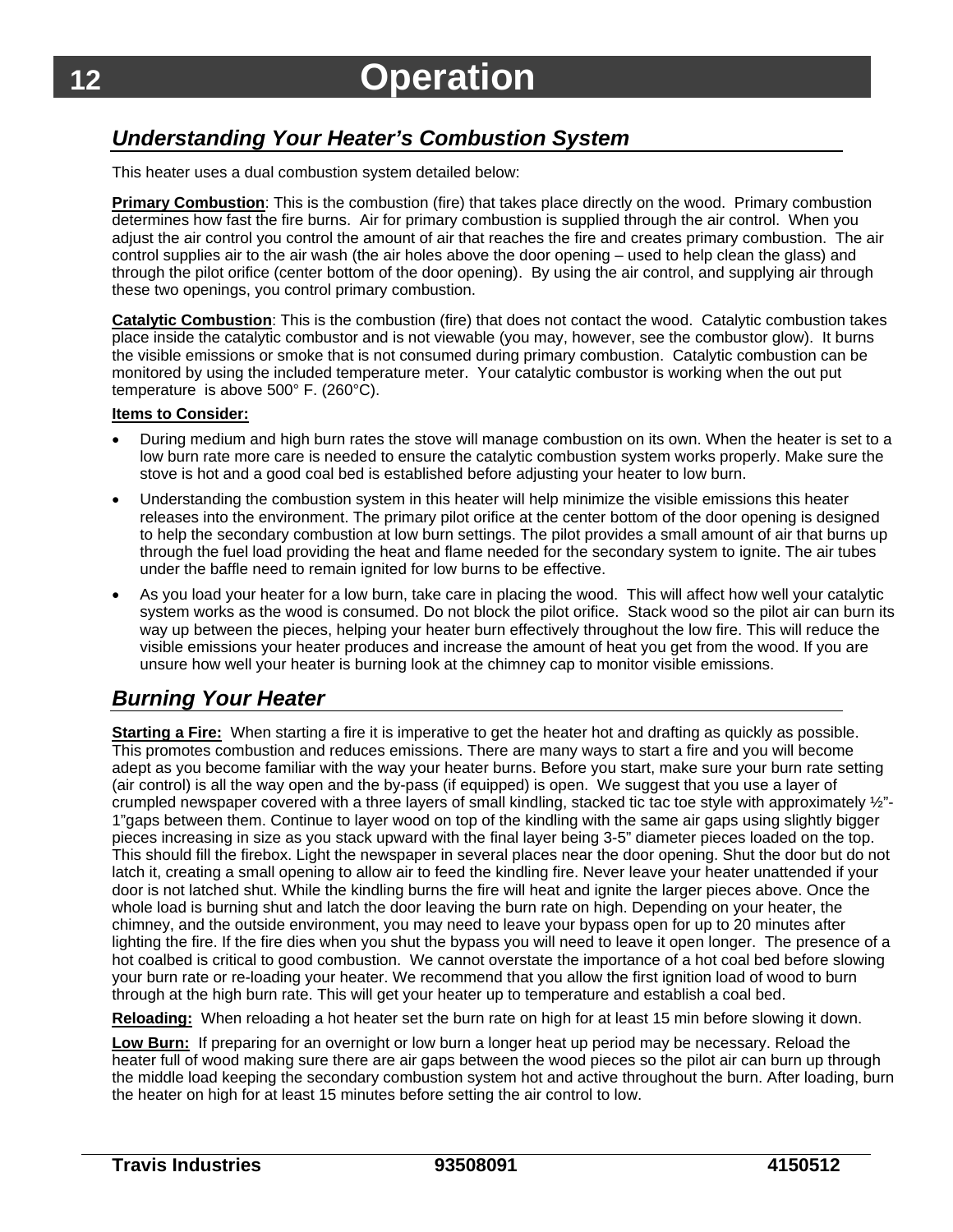## <span id="page-14-0"></span>*Re-Loading the Fireplace*

Follow the directions below to minimize smoke spillage while re-loading the fireplace.

- **1** Pull the by-pass out all the way (use a glove or tool).
- **2** Move the air control to high.
- **3** Open the door slightly. Let the airflow inside the firebox to stabilize before opening the doors fully.
- **4** Load wood onto the fire (on top of the grate).

## *Overnight Burn*

This fireplace is large enough to accommodate overnight, 10 hour burns. Follow the steps below to achieve an overnight burn.

- **1** Get the fireplace hot by moving the air control to high and letting the fireplace burn for 15 minutes.
- **2** Load as much wood as possible. Use large pieces if possible.
- **3** Let the fireplace burn on high for 15 minutes to keep the fireplace hot, then turn the air control to low.
- **4** In the morning the fireplace should still be hot, with embers in the coal bed. Stir the coals and load small pieces of wood to re-ignite the fire, if desired.

**Note:** Differences if chimney height and draft may lower overall burn times.

## *Normal Operating Sounds*



## *Hints for Burning*

- Get the appliance hot before adjusting to low burn
- Use smaller pieces of wood during start-up and high burns to increase temperature
- Use larger pieces of wood for overnight or sustained burns
- Stack the wood tightly together to establish a longer burn
- Be considerate of neighbors & the environment: burn dry wood only
- Burn small, intense fires instead of large, slow burning fires when possible
- Learn your appliance's operating characteristics to obtain optimum performance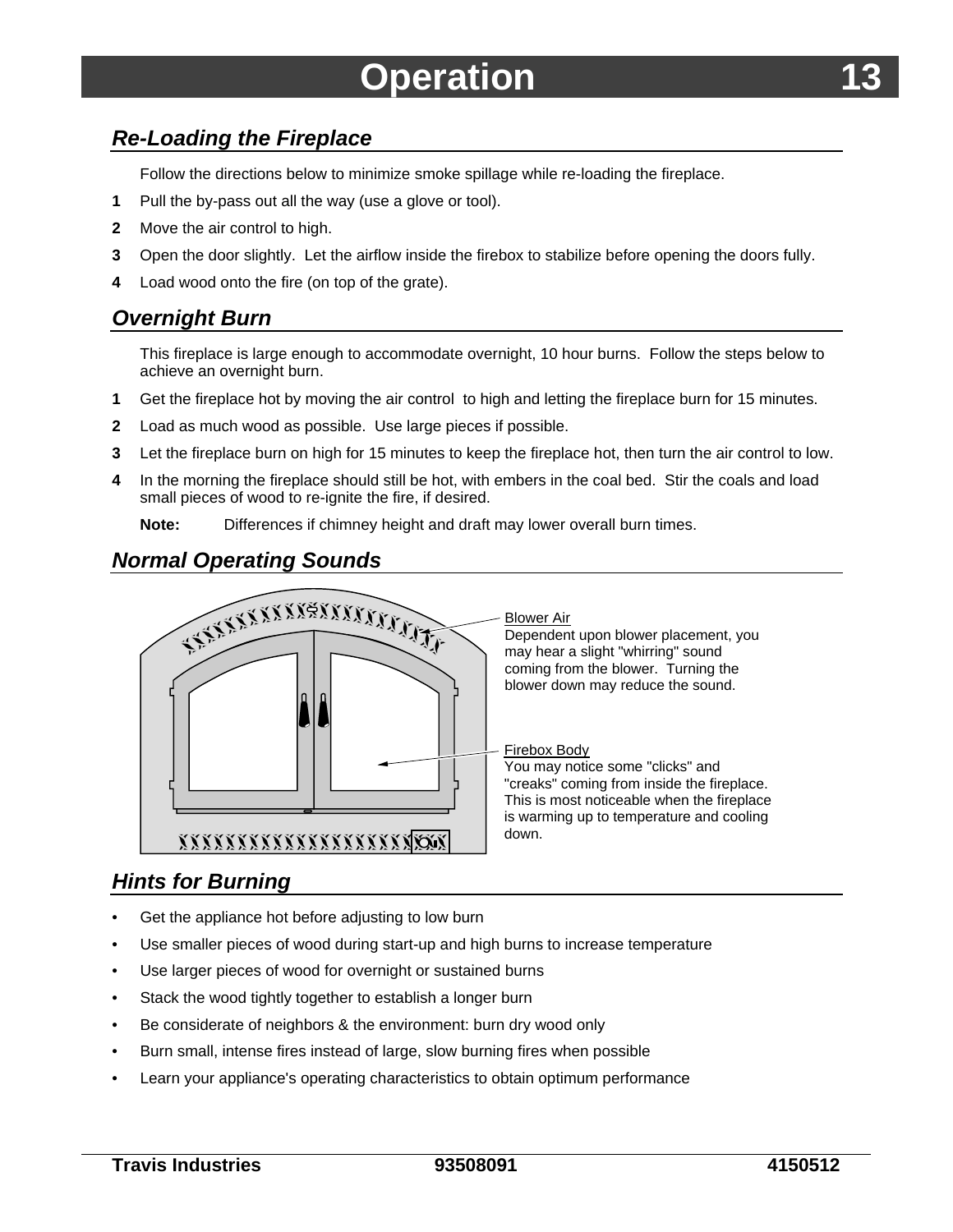## <span id="page-15-0"></span>*Ash Removal*

Whenever ashes get *3* to *4* inches deep in your firebox or ash pan, and when the fire has burned down and cooled, remove excess ashes. Leave an ash bed approximately *1* inch deep on the firebox bottom to help maintain a hot charcoal bed. Let the stove cool completely before removing ashes (wait at least two hours after the last coal has extinguished). Ashes should be placed in a metal container with a tight-fitting lid. The closed container of ashes should be placed on a noncombustible floor or on the ground, away from all combustible materials, pending final disposal. The ashes should be retained in the closed container until all cinders have thoroughly cooled.





Improperly disposed ashes lead to fires. Hot ashes placed in cardboard boxes, dumped in back yards, or stored in garages, are recipes for disaster.



Wood-burning stoves are inherently dirty. During cleaning have a vacuum ready to catch spilled ash (make sure ash is entirely extinguished).



There are vacuum cleaners specifically made to remove ash (even if the ash is warm). Contact your dealer for details.

## *Selecting Wood*

### **Dry Wood is Key**

Dry wood burns hot, emits less smoke and creates less creosote.



### **Testing Wood Moisture**

Wood cut, split and stored in a dry area will be fully dry within a year. This insures dry wood. If purchasing wood for immediate use, test the wood with a moisture meter. Some experienced wood burners can measure wood moisture by knocking pieces together and listening for a clear "knock" and not a "thud".

#### **Why Dry Wood is Key**

Wet wood, when burned, must release water stored within the wood. This cools the fire, creates creosote, and hampers a complete burn. Ask any experienced wood burner and he or she will agree: dry wood is crucial to good performance.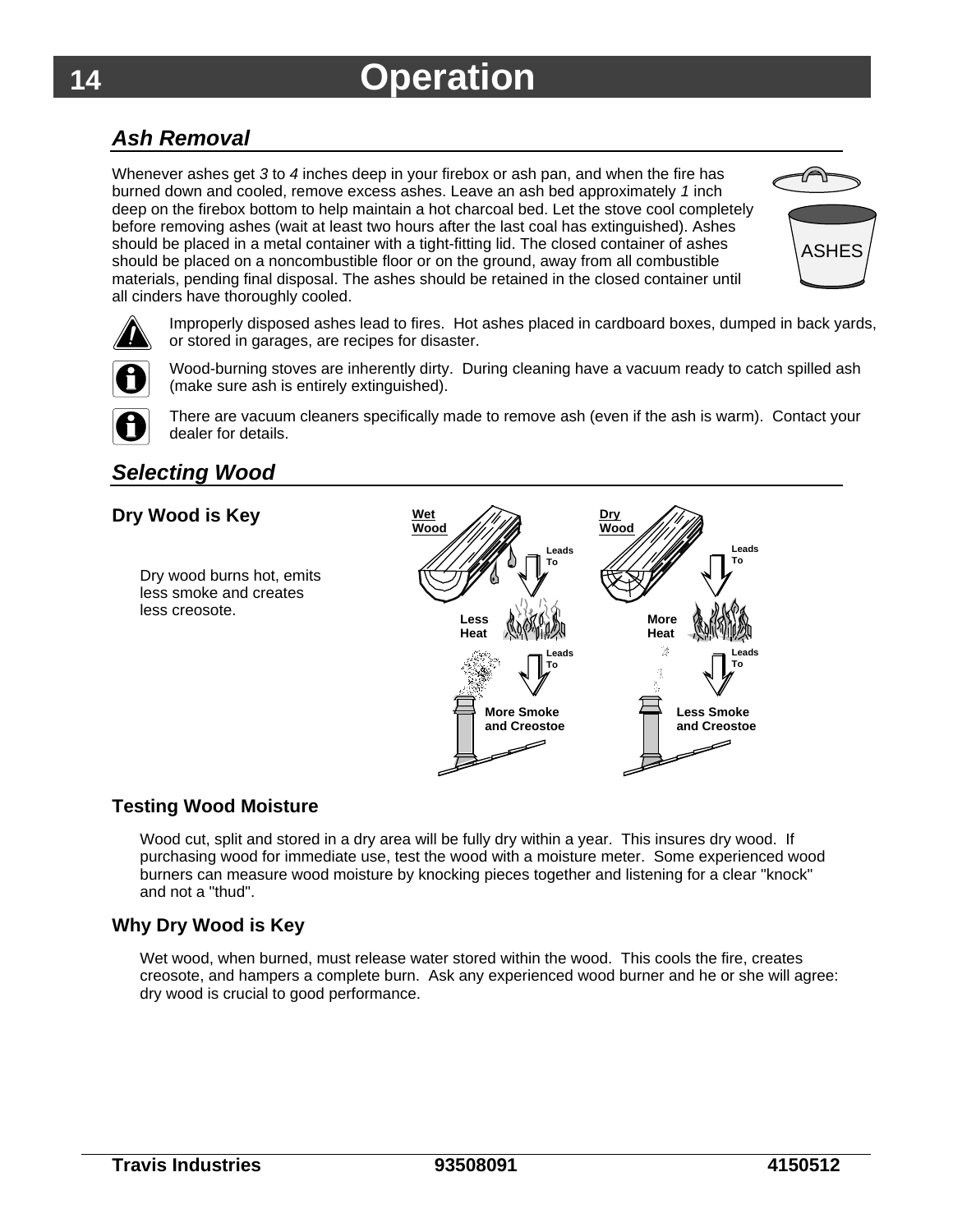### <span id="page-16-0"></span>**Wood Cutting and Storage**



### **Don't Burn Treated Wood, Wax Logs, Coal, Garbage, Etc.**

This heater is designed to burn natural wood only. Higher efficiencies and lower emissions generally result when burning air dried seasoned hardwoods, as compared to softwoods or to green or freshly cut hardwoods. DO NOT BURN:

- (1) Garbage;
- (2) Lawn clippings or yard waste;
- (3) Materials containing rubber, including tires;
- (4) Materials containing plastic;
- (5) Waste petroleum products, paints or paint thinners, or asphalt products;
- (6) Materials containing asbestos;
- (7) Construction or demolition debris;
- (8) Railroad ties or pressure-treated wood;
- (9) Manure or animal remains;
- (10) Salt water driftwood or other previously salt water saturated materials;
- (11) Unseasoned wood; or

(12) Paper products, cardboard, plywood, or particleboard. The prohibition against burning these materials does not prohibit the use of fire starters made from paper, cardboard, saw dust, wax and similar substances for the purpose of starting a fire in an affected wood heater.

### **Burning these materials may result in release of toxic fumes or render the heater ineffective and cause smoke.**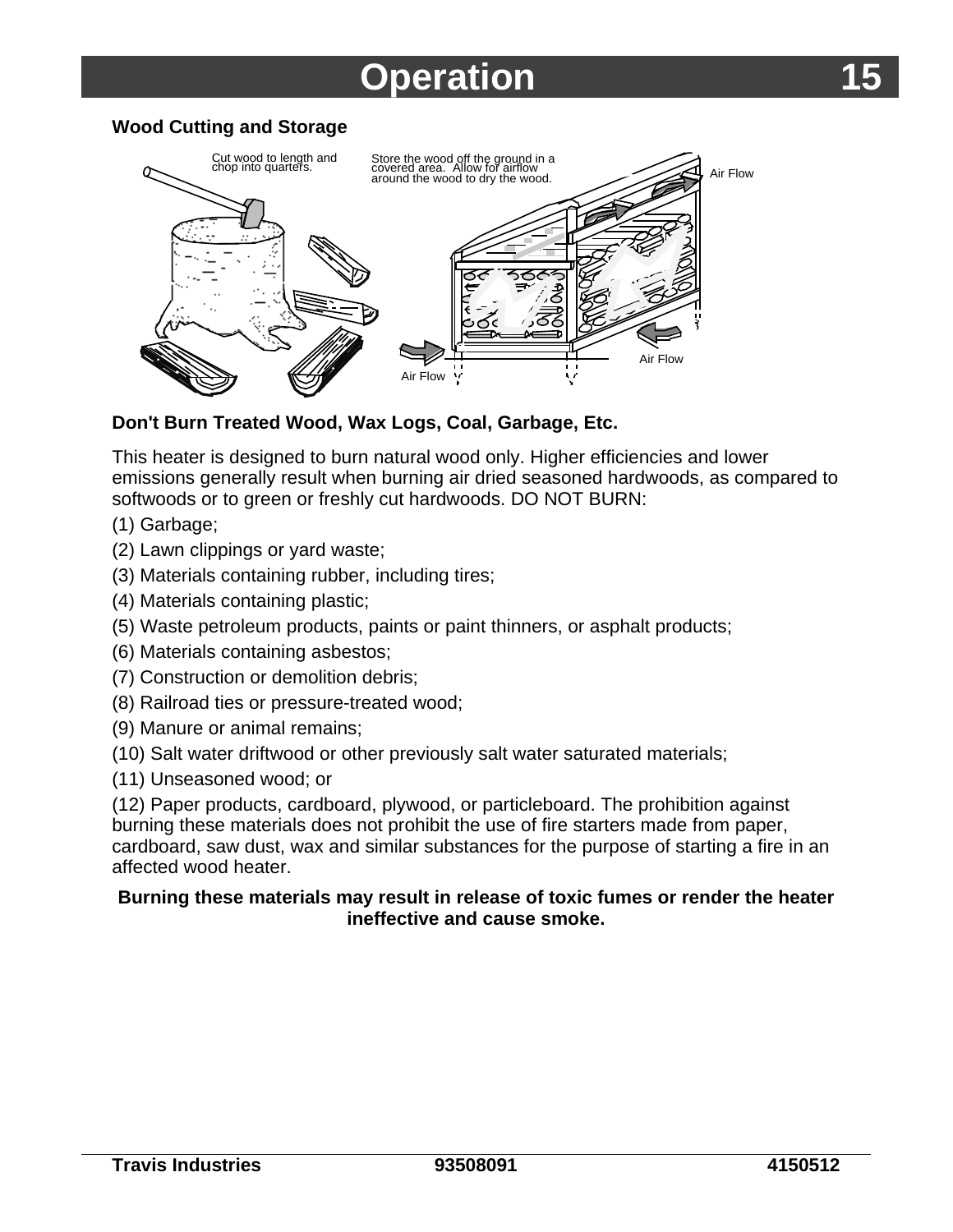## *Troubleshooting*

| <b>Problem</b>                                           | <b>Possible Cause</b>                                                                                                                                                                                                               |
|----------------------------------------------------------|-------------------------------------------------------------------------------------------------------------------------------------------------------------------------------------------------------------------------------------|
| <b>Smoke Enters Room During</b><br><b>Start-Up</b>       | $\bullet$<br>Cold Air Blockage - burn a piece of newspaper to<br>establish a draft.                                                                                                                                                 |
|                                                          | By-pass is Closed - Open the by-pass by pulling the<br>$\bullet$<br>ring above the door all the way out.                                                                                                                            |
|                                                          | Close the doors - if the flame is not getting enough air,<br>$\bullet$<br>first make sure the air control is open (all the way left).<br>If additional air is needed, a small crack in the door is<br>all that is needed.           |
| <b>Kindling Does Not Start -</b><br><b>Fire Smolders</b> | $\bullet$<br>Cold Air Blockage - burn a piece of newspaper to<br>establish a draft.                                                                                                                                                 |
|                                                          | Not enough starter paper - use additional newspaper if<br>$\bullet$<br>necessary.                                                                                                                                                   |
|                                                          | By-pass is Closed - Open the by-pass by pulling the<br>$\bullet$<br>ring above the door all the way out.                                                                                                                            |
|                                                          | Not enough air - first make sure the air control is open<br>(all the way left). If additional air is needed, a small<br>crack in the door is all that is needed.                                                                    |
| <b>Smoke Enters Room While</b><br><b>Re-Loading</b>      | By-Pass not Opened - Open the by-pass (the ring<br>$\bullet$<br>above the doors) using gloves or a tool before opening<br>the door.                                                                                                 |
|                                                          | Insufficient Draft - Chimney height and outside<br>$\bullet$<br>conditions can negatively affect draft. In these cases a<br>small amount of smoke may enter the home. Adding<br>more pipe or a draft-inducing cap may help.         |
| <b>Fireplace Does Not Burn Hot</b><br>Enough             | Wood is Wet - see the section "Selecting Wood" on<br>$\bullet$<br>page 12 for details on wood.                                                                                                                                      |
|                                                          | Insufficient Draft - Chimney height and outside<br>$\bullet$<br>conditions can negatively affect draft. In these cases<br>the fire may burn slowly. Adding more pipe or a draft-<br>inducing cap may help.                          |
|                                                          | Air Control is Not Wide Open - Make sure the air<br>control is all the way to the left. Slide the control back<br>and forth rapidly to insure the control is not stuck.                                                             |
| <b>Blower Does Not Run</b>                               | Fireplace is Not Up to Temperature - This is normal.<br>$\bullet$<br>The blower will come on when the fireplace is hot -<br>usually 15 to 30 minutes.                                                                               |
|                                                          | Electricity is Cut to the Blower - Check the household<br>$\bullet$<br>breaker or fuse to make sure it is operable.                                                                                                                 |
| <b>Faceplate is Cold</b>                                 | This is Normal - The air leading into the firebox comes<br>$\bullet$<br>from the exterior. In some cases this air comes into<br>the firebox and exits up the chimney. This will not<br>damage the fireplace nor cool the home much. |
| <b>Fireplace Does Not Burn</b><br>Overnight              | The doors are not sealing - See the section "Check the<br>$\bullet$<br>Door Seal, Adjust if Necessary" on page 16 for details.                                                                                                      |

**Travis Industries 93508091 4150512**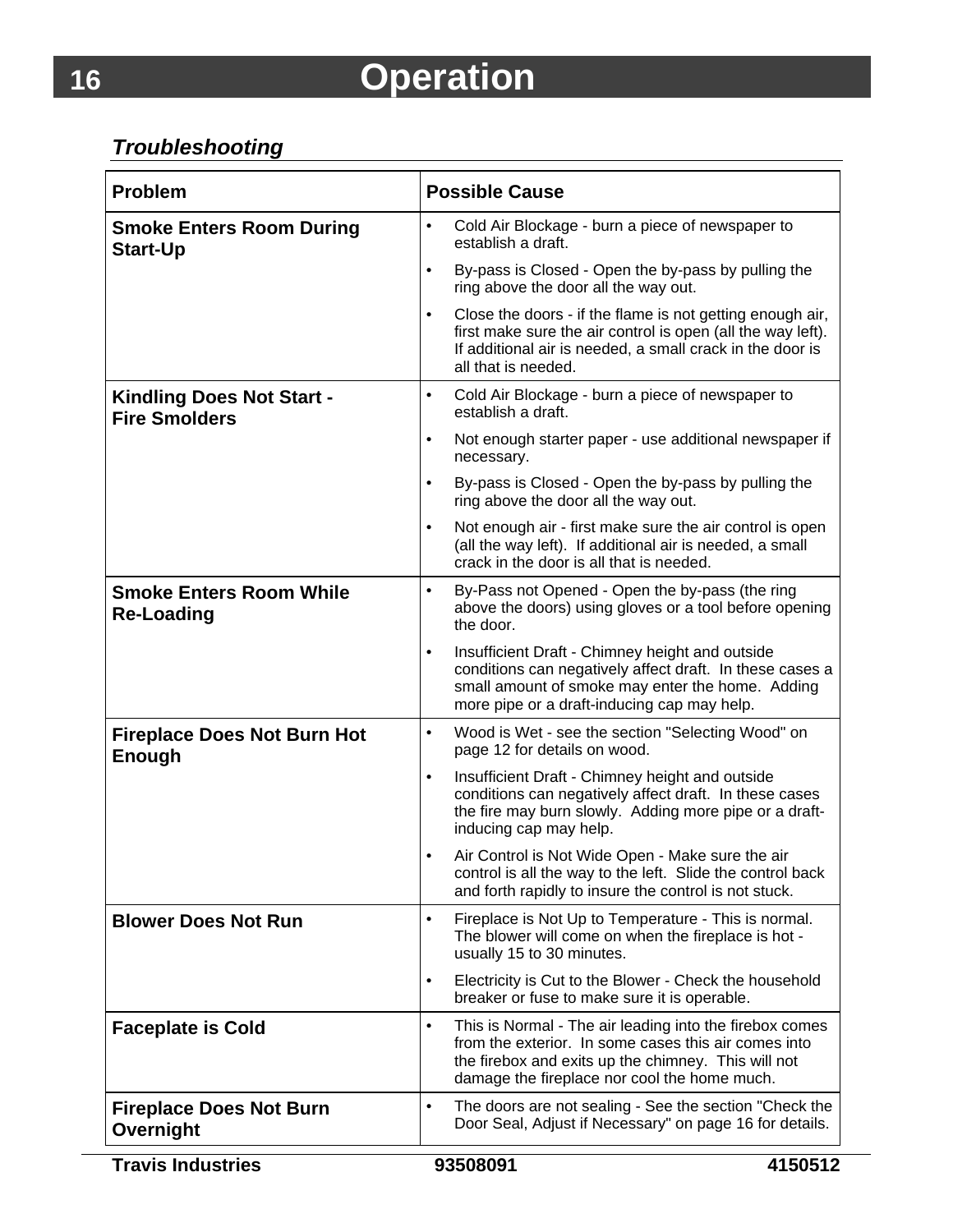## **Maintenance**

## *Twice Yearly Maintenance*

### **Check Firebrick, Baffle**

With the fireplace completely cool, remove ash from the firebox (see the instructions on the previous page) and check the firebrick and baffle.



The baffle should be intact - some warping and flaking is not uncommon. It rests on three tabs at the rear of the firebox and should be pushed all the way back. NOTE: the bend should go upwards.

Make sure the firebrick is intact.

Serial Number Label

Door Switch (turns blower off when doors are opened)

### **Clean the Combustor**

With the fireplace completely cool (at least two hours after the last coal has extinguished), use a vacuum cleaner to draw all ash from the catalytic combustor (see the illustration below).



#### **Testing your Catalyst Combustor**

A combustor that is not functioning may still show active temperatures during the medium and high burn rates with the primary fire providing enough heat to hold output temperatures above 500°f. To check the combustor function burn your fireplace for at least 2-3 hours on the medium to high setting ensuring a full coal bed covers the firebox floor and the unit is at operating temperature. Set your burn rate to medium low and monitor the catalyst output temperature. The combustor should maintain a temperature above 500°f. If your combustor temp falls below 500°f perform this test two or three times to ensure the results. If your results are the same your combustor may need cleaning or replacement. Note: If you reload your fireplace before starting your burn test burn the new fuel load on high for at least 20 min before setting your burn rate to medium low.

#### **Clean the Blower Filter**

The remote blower has a removable cover to allow for cleaning of the filter. This filter can be removed and washed to clean dust and debris. See the directions to the right to remove the filter.



dirt that may have accumulated.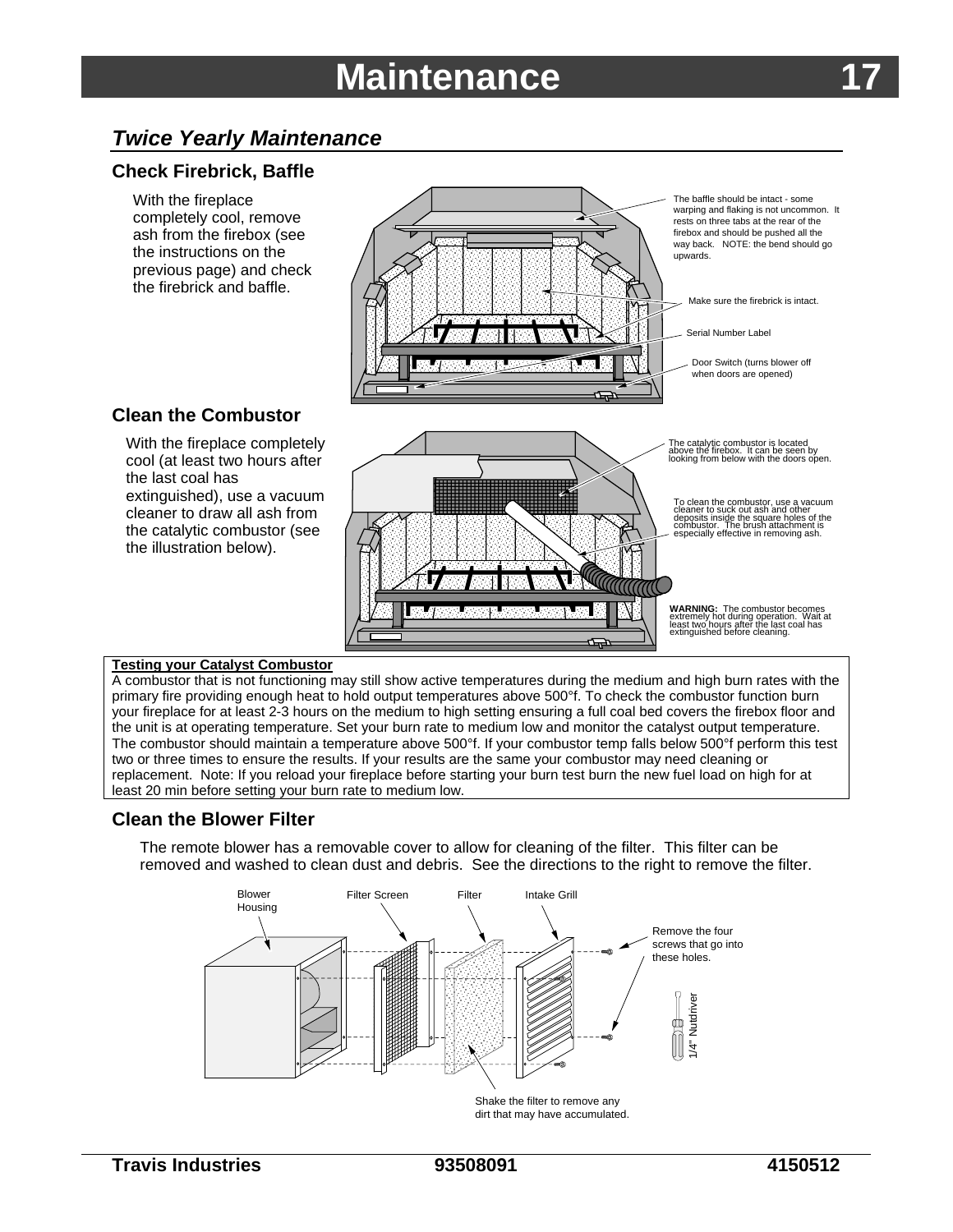### **Check Door Seal, Adjust if Necessary**

The door latch and door gasket work in conjunction to seal the firebox. If the doors do not seal, air will leak into the firebox and cause the fire to burn too fast. This reduces the ability to burn the fireplace overnight or precisely adjust the burn rate. Follow the directions below to check the door gasket.



#### Follow the directions below to check the door latch.

When closing the doors, the handle should pull the doors in and dreate a snug fit. If it doesn't check the following two items.



#### **Glass Inspection & Removal**

If the glass is cracked or broken, it must be replaced. The glass & gasket should seal against the door. See the illustration below for glass removal. When re-installing the glass, gently press the rope gasket in place (use a putty knife).

*WARNING:* The top of the glass comes close to the face of the fireplace. The glass must be all the way down to prevent is from striking the fireplace when the door is closed.

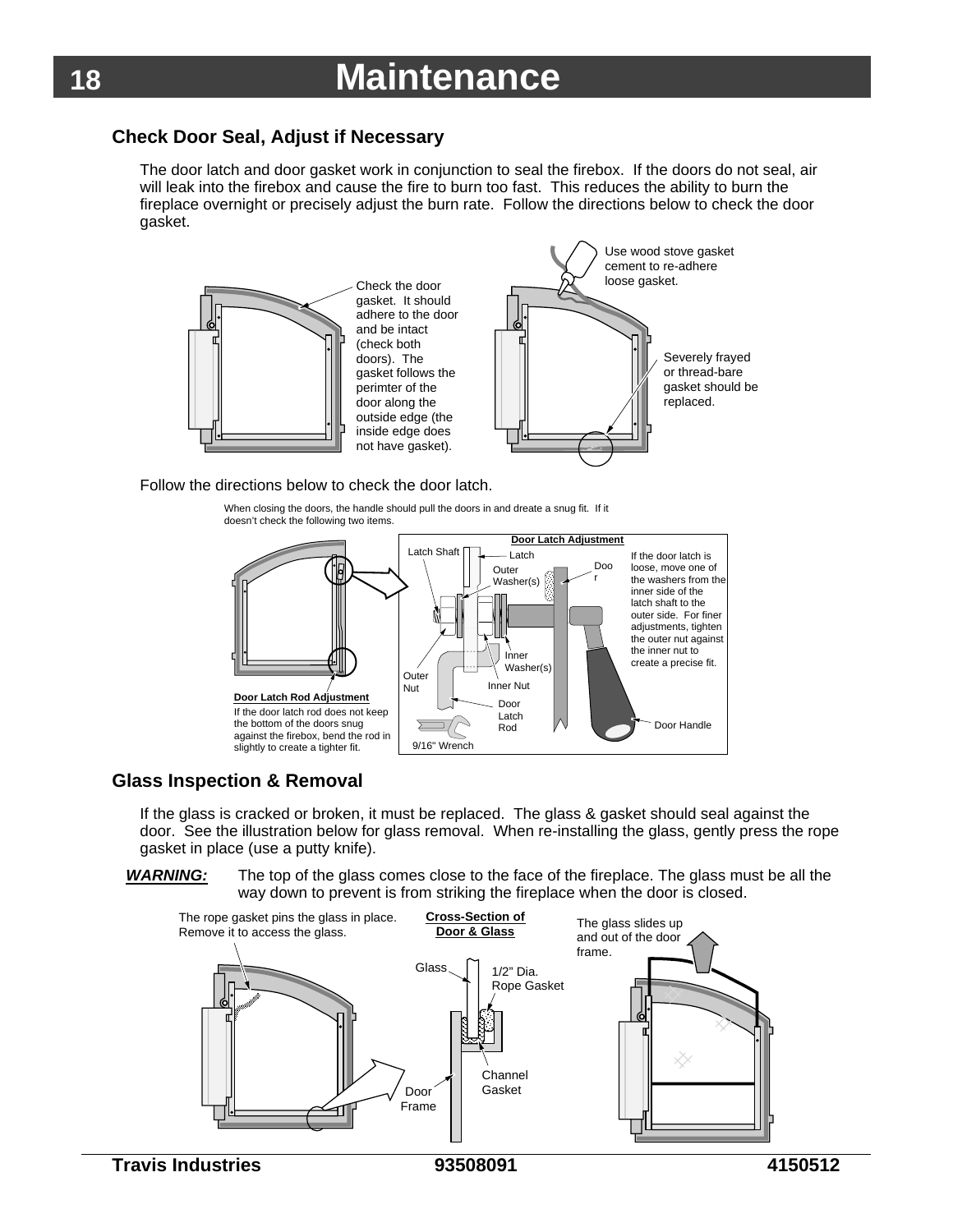### <span id="page-20-0"></span>**Check Chimney for Creosote Build-Up**

Remove the chimney cap and carefully inspect for creosote build-up over the entire length of chimney. If creosote build-up is over 1/4", the chimney must be thoroughly cleaned. Failure to clean the chimney may lead to a fire.

- **Hint**: Chimney cleaning is a very dirty, complicated, and dangerous task. We strongly recommend you have a professional chimney sweep conduct this service.
- **Warning**: Chimney fires are created by excessive creosote build-up. To prevent this dangerous situation, have your chimney inspected twice per year minimum.

### *Replacement Parts List*

| <b>Title</b>                                                        | Part#     |
|---------------------------------------------------------------------|-----------|
| Air Control Slider Bar, FPX 36 Elite                                | 91001600  |
| Baffle Plate, Firebox Back, FPX 36 Elite                            | 98500721  |
| Baffle, Rear, Catalytic, FPX 36 Elite                               | 91001602  |
| Brick, Box of 8 Bricks                                              | 99900102  |
| Brick, (Cut) 3.2 x 9                                                | 251-00040 |
| Brick, (Angle Cut) 4.5 x .97 x 2.95                                 | 251-00041 |
| Brick, (Angle Cut) 4.5 x 2.95 x 4.9                                 | 251-00042 |
| Bypass Assembly and Catalytic Holder, FPX 36 Elite                  | 91001601  |
| Bypass Pull Ring, Cast Steel                                        | 98900336  |
| Bypass Rod Assembly, FPX 36 Elite                                   | 91001604  |
| Bypass Slider, FPX 36 Elite                                         | 91001603  |
| Catalytic Combustor, FPX 36 Elite and 44 Elite                      | 98500761  |
| Catalytic Combustor Gasket, FPX, 36 Elite                           | 91001612  |
| Catalytic Temperature Meter, FPX Woodburning Fireplaces             | 98500763  |
| Door Gasket, FPX Wood Fireplace                                     | 98500717  |
| Door Handle, Black Phenolic, FPX, (One Handle)                      | 91001605  |
| Door Hinge Replacement Kit, FPX 44 & 36 Fireplaces                  | 98500714  |
| Door Latch Assembly, Right Side of Double Door, FPX 36A & 36 Elite  | 98500712  |
| Door, Single, Black, Complete Assembly, FPX 36 Elite                | 98500458  |
| Door, Single, Gold, Complete Assembly, FPX 36 Elite                 | 98500457  |
| Electrical Wiring Harness, FPX Wood, Thermodisc in Firebox Wall     | 98500757  |
| Fan, Convection, FPX, Without Mounting Box                          | 98500780  |
| Fan, FPX Convection, Complete Assembly with Mounting Box & Grill    | 98500785  |
| Fan Switch, FPX, Auto Door Shut-off                                 | 98500759  |
| Filter Replacement for FPX Fan                                      | 98500788  |
| Glass, Double Door, Clear (One side), FPX 36A & 36 Elite            | 98500730  |
| Glass, Etched Floral Design, Double Door, FPX 36A & 36 Elite        | 98500751  |
| Glass Gasket for FPX 36A & 36 Elite Doors                           | 98500731  |
| Glass Gasket, Lopi, Wood & Pellet Stoves                            | 99900405  |
| Glass, Single Door, Clear, FPX 36 Elite                             | 98500745  |
| Grate, Firewood, FPX Wood Burning Fireplaces                        | 98500738  |
| Knob, Fan Control, Solid Brass                                      | 98500782  |
| Log Retainer, FPX Woodburning Fireplaces.                           | 98500739  |
| Rheostat Fan Control with Black Plate                               | 98500786  |
| Rheostat Fan Control, with Gold Plate                               | 98500784  |
| Rheostat, Fan, FPX & Pellet, No Off Position                        | 98500787  |
| Snap DIsc, FPX Convection Blower (Firebox Side Location) with Plate | 91001634  |
| Snap Disc Gasket, FPX, for Firebox Mounted Fan Snap Disc            | 91001635  |
| Summer Switch Option, Black, For FPX Convection Fan                 | 98500601  |
| Summer Switch Option, Gold, For FPX Convection Fan                  | 98500600  |
| Template, Installation, Arched for FPX 36 A & 36 Elite              | 98500690  |
| Windshield for FPX Blower                                           | 98500778  |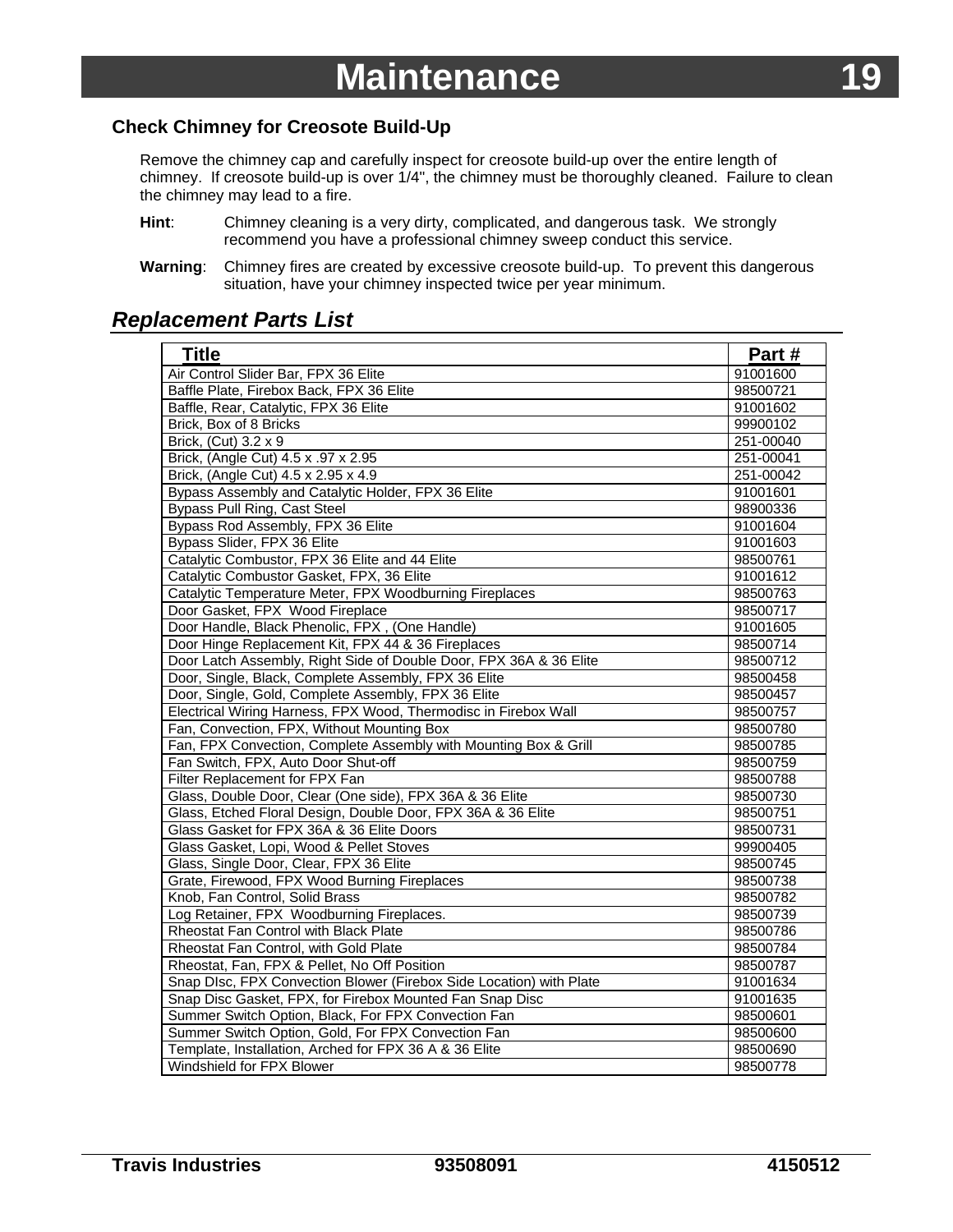## **20 Safety Label**





**TESTED TO: UL-127 MODEL NO. 36 ELITE**



**SERIAL NO. MANUFACTURE DATE: 2015 Apr. Jan. Jul. Oct. 2016 Feb. May Aug. Nov. 2017 Mar. Jun. Sep. Dec. Manufactured by: TRAVIS INDUSTRIES, INC. 12521 Harbour Reach Drive** Q **Mukilteo, WA 98275** TRAVIS INDUSTRIES<br>HOUSE OF FIRE **www.travisproducts.com 0260**

**Certified to comply with 2015 particulate emission standards. Not approved for sale after May 15, 2020. 2.3 g/h, Method 28, 5H, 2015 This wood heater contains a catalytic combustor which needs periodic inspection and replacement for proper operation.**  Consult the owner's manual for further information. It is against the law to operate this wood heater in a manner inconsis-<br>tent with operating instructions in the owner's manual or if the catalytic element is deactivated **Do not use a fireplace insert or other products not specified for use with this product. This fireplace has not been tested** 

**U.S. ENVIRONMENTAL PROTECTION AGENCY**

**with an unvented gas log set. To reduce the risk of fire or injury, do not install an unvented gas log set into fireplace.**

**DO NOT REMOVE THIS LABEL**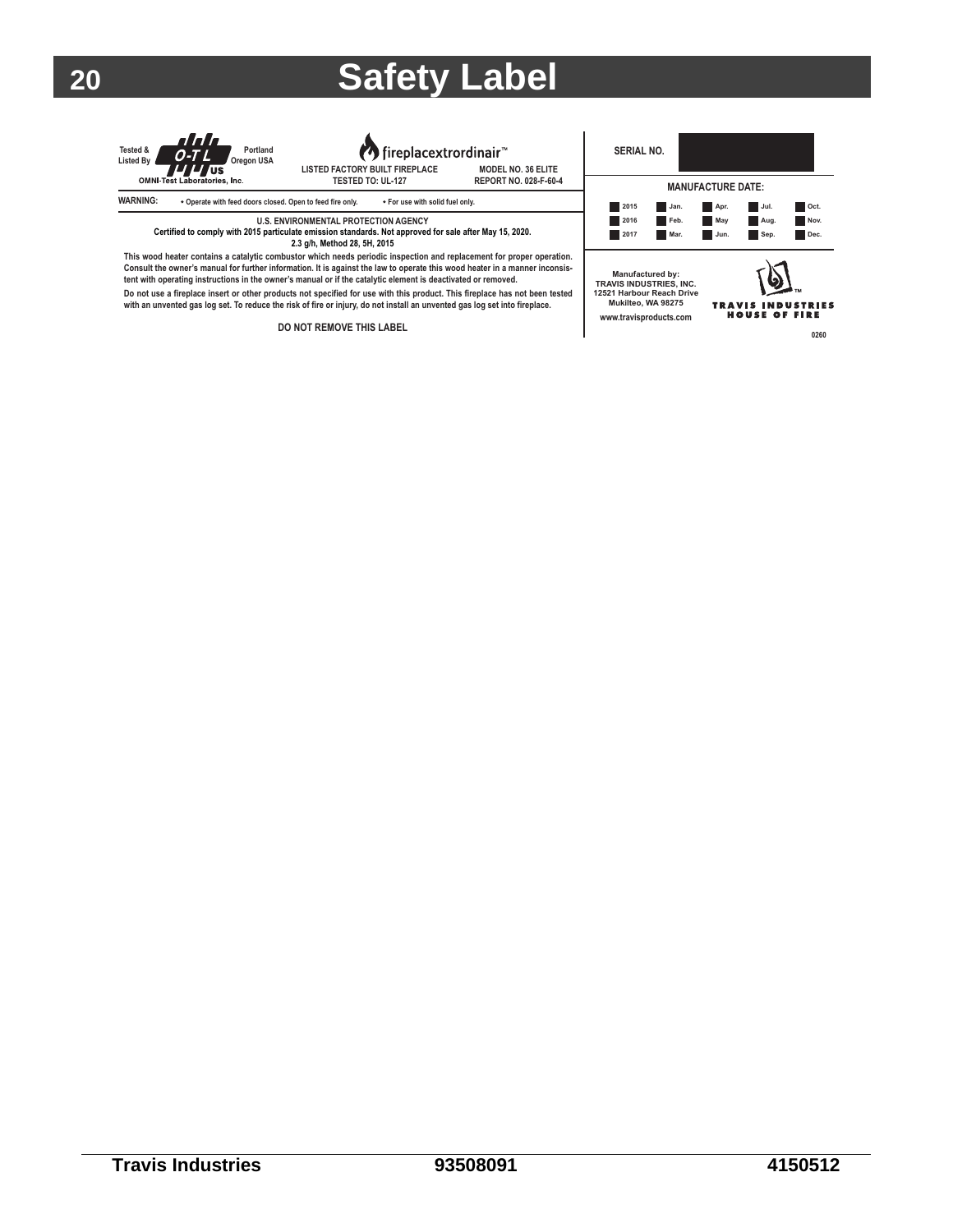## **Limited 7 Year Warranty**

Door Assembly

<span id="page-22-0"></span>To register your TRAVIS INDUSTRIES, INC. 7 Year Warranty, complete the enclosed warranty card and mail it within **ten (10)** days of the appliance purchase date to: TRAVIS INDUSTRIES, INC.,<br>10850 117th Place N.E., Kirkland, defect-free in material and workmanship to the original purchaser from the date of purchase as follows:

#### **Years 1 & 2 - COVERAGE: PARTS & LABOR**

Air Control Assembly Slider Plate, Linkage Blower Assembly Blower, Wire Harness, Snap Disk Ceramic Glass Glass (breakage from thermal shock) Catalytic Combustor

Catalytic Combustor (see "Conditions and Exclusions" # 10) Damper Assembly Damper Plate, Linkage

*Exclusions*: Paint, Gasketing

Door, Latch Assembly, Glass Retainers Face Assembly Faceplate, Fasteners Firebox Assembly Firebox, Combustor Support, Baffle, Air Channels **Firebrick** Breakage from thermal shock Gold Plating Face & Door (see "Conditions and Exclusions" # 9) **Accessories** 

Andiron, Summer Fan Switch Re-Installation Allowance In cases where heater must be removed from home for repairs, a partial cost of re-installation is covered (pre-authorization required)

One-Way Freight Allowance

One-way freight allowance on pre-authorized repair done at factory is covered.

#### **Years 3 Through 5 - COVERAGE: PARTS & LABOR**

#### Air Control Assembly

Slider Plate, Linkage Catalytic Combustor Coverage for thermal crumbling and disintegration only.

Damper Assembly Damper Plate, Linkage Door Assembly Door, Latch Assembly, Glass Retainers Face Assembly Faceplate, Fasteners

Firebox Assembly

Firebox, Combustor Support, Baffle, Air Channels One-Way Freight Allowance One-way freight allowance on pre-authorized repair done at factory is covered.

Exclusions: Paint, Gasketing, Blower Assembly, Glass, Firebrick, Gold Plating, Accessories, Re-Installation Allowance

#### **Years 6 & 7 - COVERAGE: PARTS ONLY**

Air Control Assembly<br>Slider Plate, Linkage Damper Plate, Linkage Damper Plate, Linkage Door Assembly

Door, Latch Assembly, Glass Retainers

Face Assembly Faceplate, Fasteners

Firebox Assembly Firebox, Combustor Support, Baffle, Air Channels

*Exclusions*: Paint, Gasketing, Blower Assembly, Glass, Firebrick, Gold Plating, Accessories, Catalytic Combustor, Re-Installation Allowance, One-Way Freight Allowance, Labor

#### **CONDITIONS & EXCLUSIONS**

- 1. This new appliance must be installed by a qualified installer. It must be installed, operated, and maintained at all times in accordance with the instructions in the Owner's Manual. Any alteration, willful abuse, accident, neglect, or misuse of the product shall nullify this warranty.<br>2. This warranty is nontransferable, and is made to the ORIGINAL purchaser, provided that the purchase was made through an authorized
- 
- 3. Discoloration and some minor expansion, contraction, or movement of certain parts and resulting noise, is normal and not a defect and, therefore, not covered under warranty. Over-firing (operation where the steel may glow red) of this appliance can cause serious damage and will nullify this warranty.<br>4. The warranty, as outlined within this document, does not apply to the chimney components or other Non-T
- the extent of this warranty, contact your authorized Travis retailer before installation.<br>5. Travis Industries will not be responsible for inadequate performance caused by environmental conditions such as nearby trees, bui
- other influences from mechanical systems such as furnaces, fans, clothes dryers, etc. 6. This Warranty is void if:
- 
- a. The unit has been operated in atmospheres contaminated by chlorine, fluorine or other damaging chemicals. b. The unit is subject to submersion in water or prolonged periods of dampness or condensation.
- 
- c. Any damage to the unit, combustion chamber, heat exchanger or other components due to water, or weather damage which is the result of, but not limited to, improper chimney/venting installation.<br>7. Exclusions to this 7 Y settings of components, lack of proper and regular maintenance, damage incurred while the appliance is in transit, alteration, or act of God.
- 8. This 7 Year warranty excludes damage caused by normal wear and tear, such as paint discoloration or chipping, worn or torn gasketing, chipped or cracked firebrick, etc. Also excluded is damage<br>to the unit caused by abus
- 9. Damage to gold surfaces caused by fingerprints, scratches, melted items, or other external sources left on the gold from the use of cleaners other than denatured alcohol is not covered in this<br>warranty. Damage to the go
- 10. Damage to the catalytic combustor due to mishandling, removal, cleaning, or other handling is not covered. Degradation of the combustor due to burning of anything other than natural cord wood<br>is not covered. Burning of
- 11. TRAVIS INDUSTRIES, INC. is free of liability for any damages caused by the appliance, as well as inconvenience expenses and materials. Incidental or consequential damages are not covered by this warranty. In some states, the exclusion of incidental or consequential damage may not apply.
- 12. This warranty does not cover any loss or damage incurred by the use or removal of any component or apparatus to or from the Travis appliance without the express written permission of TRAVIS INDUSTRIES, INC. and bearing a TRAVIS INDUSTRIES, INC. label of approval.
- 13. Any statement or representation of Travis products and their performance contained in Travis advertising, packaging literature, or printed material is not part of this 7 year warranty.<br>14. This warranty is automaticall
- 15. No dealer, distributor, or similar person has the authority to represent or warrant Travis products beyond the terms contained within this warranty. TRAVIS INDUSTRIES, INC. assumes no liability for such warranties or representations.
- 16. Travis Industries will not cover the cost of the removal or re-installation of hearths, facing, mantels, venting or other components.<br>17. If for any reason any section of this warranty is declared invalid, the balance
- 
- 18. This 7 year warranty is the only warranty supplied by Travis Industries, Inc., the manufacturer of the appliance. All other warranties, whether express or implied, are hereby expressly disclaimed and purchaser's recourse is expressly limited to the warranties set forth herein.

#### **IF WARRANTY SERVICE IS NEEDED:**

- 1. If you discover a problem that you believe is covered by this warranty, you MUST REPORT it to your Travis dealer WITHIN 30 DAYS, giving them proof of purchase, the purchase date, and the model name and serial number.
- 
- Travis Industries has the option of either repairing or replacing the defective component.<br>3. If your dealer is unable to repair your appliance's defect, he may process a warranty claim through TRAVIS INDUSTRIES, INC., inc
- regional distributor, or dealership.<br>4. Check with your dealer in advance for any costs to you when arranging a warranty call. Dealers may require you to pay a service or trip charges for any warranty work. This charge can store to store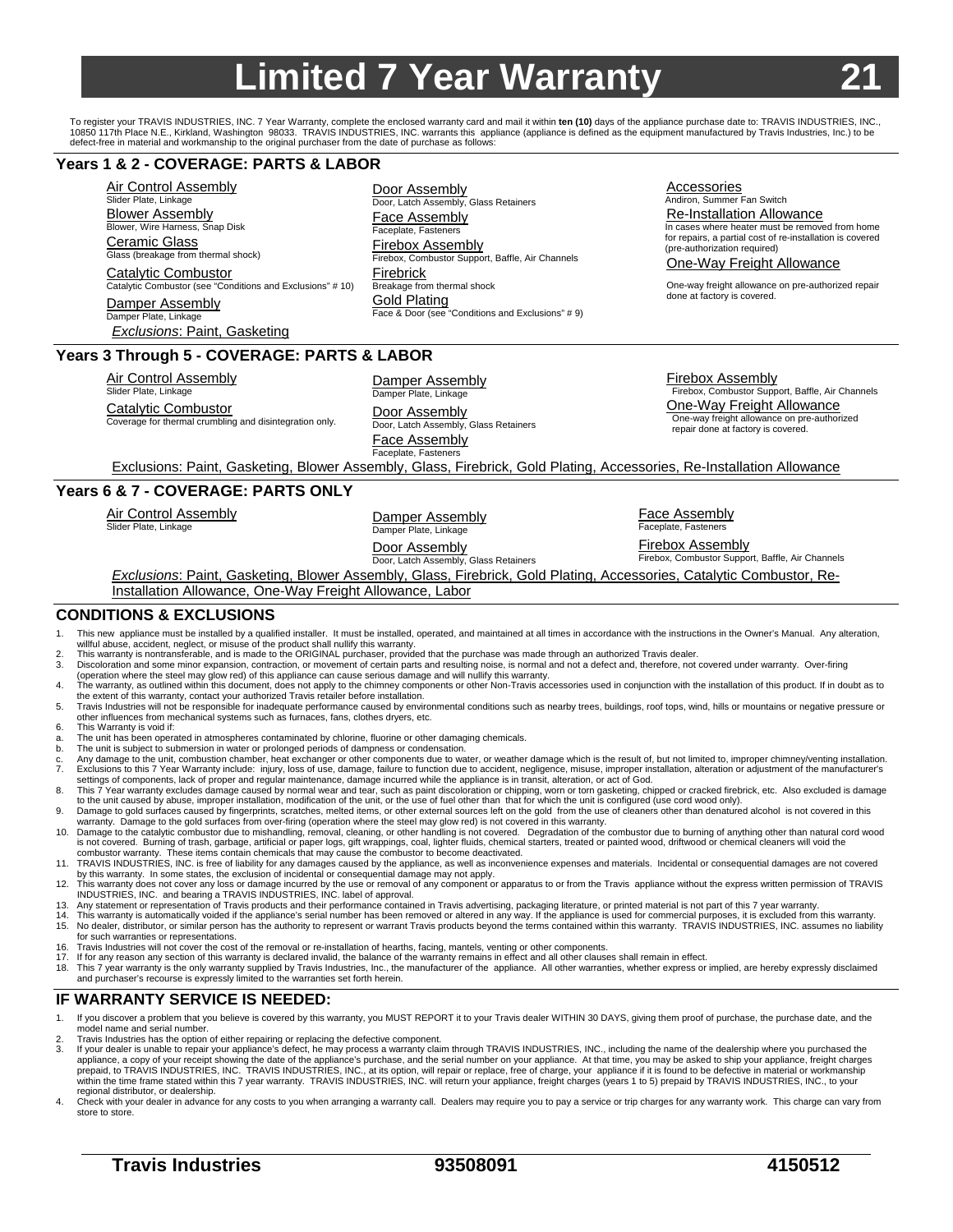## <span id="page-23-0"></span>*Summer Fan Switch*

The summer fan switch allows the blower on the Fireplace Xtrordinair to be turned on when the fireplace is cool. This allows the owner to turn the blower on during the summer to push cool, fresh air into the home for cooling purposes.

- **1** Turn off the power to the Fireplace Xtrordinair by shutting off the breaker switch that supplies power to the fireplace.
- **2** Remove the old blower switch assembly by unscrewing the two screws that hold it in place (use a standard screwdriver). Disconnect the two quick-connects that attach to the blower switch assembly.
- **3** Behind the fan control plate are the two quick-connects that were detached in step 2 and another two that will attach to the switch on the summer fan switch assembly. Attach the two male quick connects from rheostat on the summer fan switch to the two female quick-connects detached in step 2 (orientation does not matter). Attach the two female quick-connects that lead from the on/off switch on the summer fan switch to the two male quick-connects behind the faceplate of the fireplace (orientation does not matter). Attach the summer fan switch to the fireplace by sliding the assembly in place and replacing the screws removed in step 2.
- **4** Turn the power back on to the Fireplace Xtrordinair by turning the breaker back on. Test the summer fan switch by turning the switch on and off with the fireplace cool. The blower should turn on and off.